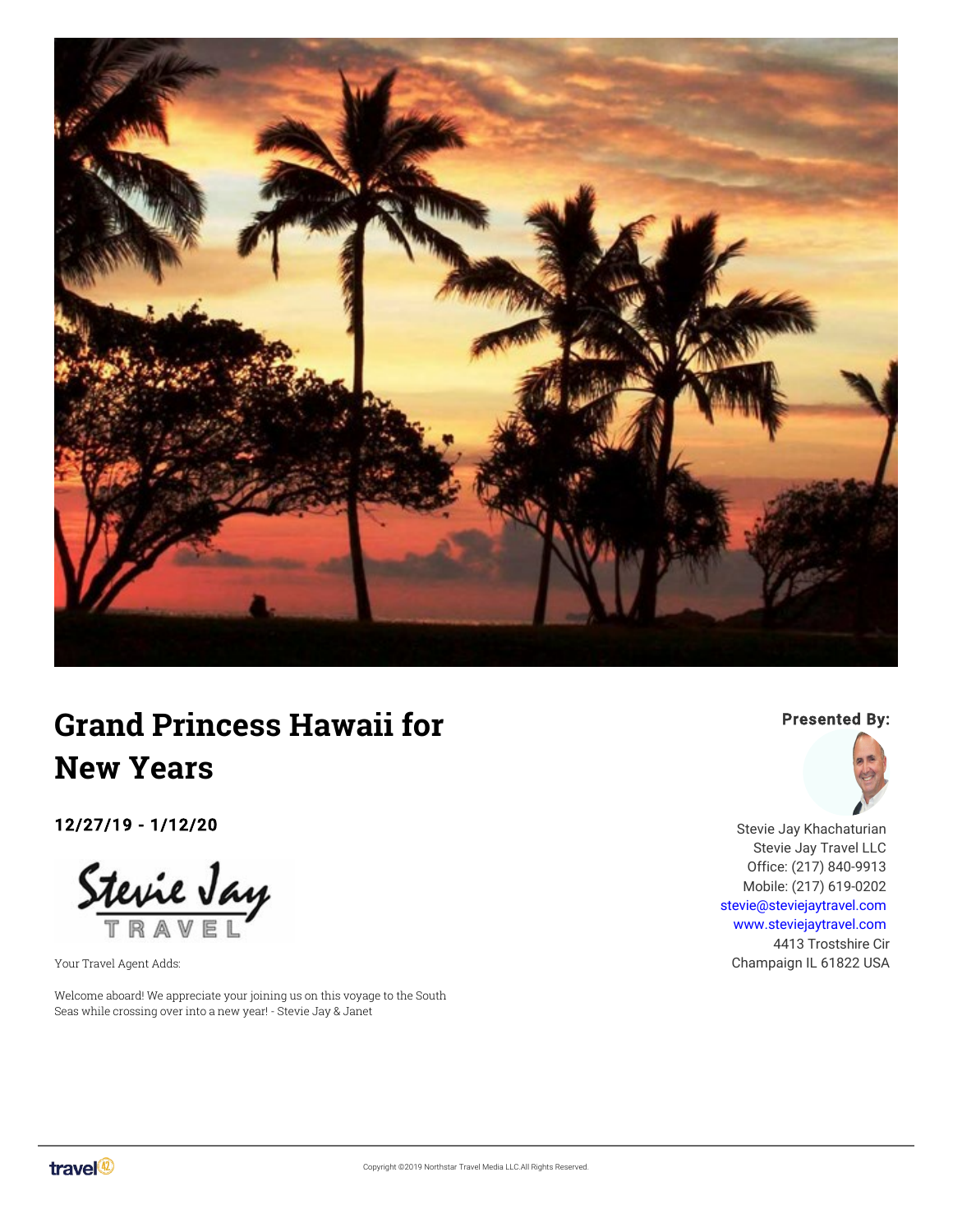# Table of Contents

|                                                                                                                | Page 16 |
|----------------------------------------------------------------------------------------------------------------|---------|
| Ensenada, Baja California Norte, Mexico matematica memberitana per seriali per seriali per seriali per seriali |         |
|                                                                                                                |         |
|                                                                                                                |         |
|                                                                                                                |         |
|                                                                                                                |         |
|                                                                                                                |         |
|                                                                                                                |         |
|                                                                                                                |         |

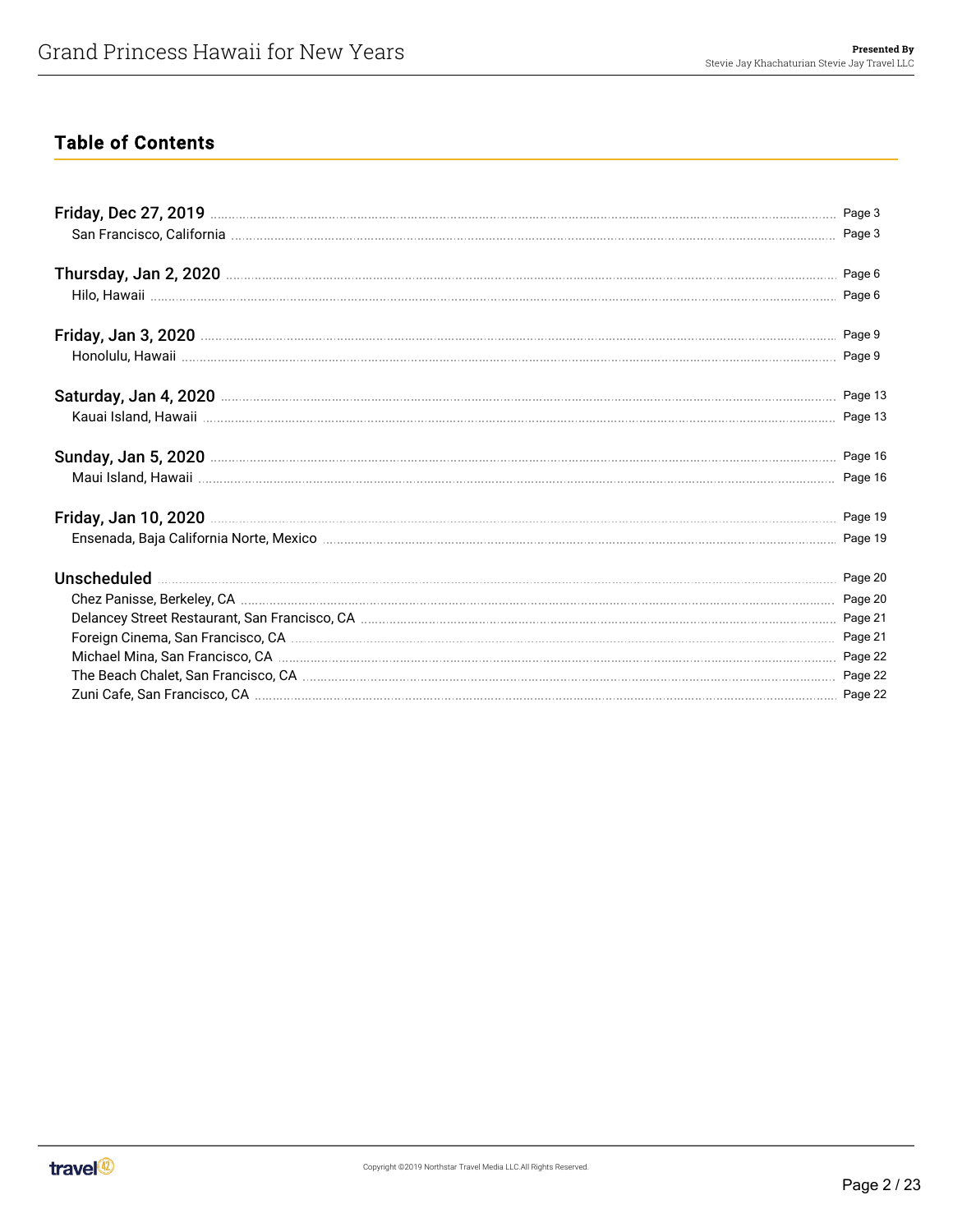# <span id="page-2-0"></span>Friday, Dec 27, 2019

## <span id="page-2-1"></span>San Francisco, California

5:30p- 11a Friday, December 27, 2019

#### Introduction

San Francisco, California, is a world-class destination, a favorite of international travelers and domestic tourists alike. An unmatched spectrum of dining experiences, first-class cultural events, exceptional scenery and a pleasant climate combine for an enjoyable visit. Compared with cities such as New York, Los Angeles, Paris or London, San Francisco is a small, almost provincial city. It is a mere 8 mi/13 km from the Embarcadero, on the Bay, to the Great Highway and the Pacific Ocean.

Despite the notable influx of tech companies such as Google, Facebook, SalesForce and Twitter, tourism remains its prime industry, and the city has a thriving convention business that keeps its hotels and restaurants busy throughout the year.

You'll find San Francisco one of the world's most scenic cities—the Golden Gate Bridge, cable cars, Chinatown, the crazy quilt of Victorians, precipitous hills, extraordinary restaurants and, of course, earthquakes and fog. See the white-capped waters of San Francisco Bay, eat crab cakes along Fisherman's Wharf, attend a free concert in Golden Gate Park or a game with one of the Bay Area teams—the Warriors, 49ers or the Giants.

San Francisco's roller-coastering landscape cuts through dozens of distinct neighborhoods and its diverse population is every bit as colorful as the city's iconic landmarks and topography.

# **Highlights**

Sights—The Golden Gate Bridge; a cable-car ride over Nob Hill; the exquisitely restored Palace of Fine Arts; views of the city atop Coit Tower and Telegraph Hill; Saints Peter and Paul church in North Beach; Golden Gate Park; Fisherman's Wharf; a ferry ride to Sausalito; the postcard Victorian homes at Alamo Square, Haight-Ashbury and famed mansions of Pacific Heights; goods at the Ferry Plaza Farmers Market outside the Ferry Building; Lombard Street, the crookedest street in the U.S.

Museums—The Asian Art Museum; the Legion of Honor; the de Young Museum; Beat Museum; the Cable Car Museum; SFMoMA; Renzo Piano's iconic California Academy of Sciences; Contemporary Jewish Museum; Musee Mecanique; Museum of the African Diaspora (MoAD).

Memorable Meals—Vegetarian fare at Greens; dim sum at Ton Kiang; sushi at Ozumo; dinner, dancing and great city views at Top of the Mark; Irish coffee at the historic Buena Vista Cafe while watching the sun set.

Late Night–Cocktails and film noir at Lone Palm; dancing at Harry Denton's Starlight Room atop the Sir Francis Drake Hotel; local music and comedy at the Independent (Dave Chappell regularly tries out sets there); dinner and dancing at Bimbo's 365 Club.

Walks—Hiking across the Golden Gate Bridge; strolling anywhere along the 10-mi/15-km coastline from the Embarcadero through the Golden Gate Promenade (in the Presidio); shopping around Union Square; exploring the smaller streets and alleys of Chinatown; climbing the garden-lined stairway to Coit Tower.

Especially for Kids—Aquarium of the Bay and watching the sea lions at Pier 39; hands-on science fun at the Exploratorium at Pier 15; a plethora of kid-friendly attractions at the Children's Creativity Museum, at the Rooftop at Yerba Buena Gardens; paddleboats on Stow Lake in Golden Gate Park; the living roof at the California Academy of Sciences; a nature trek along the Presidio's ecology trail; the San Francisco Zoo; The Walt Disney Family Museum.

## Geography

Perched on the northern tip of a peninsula, San Francisco is surrounded on three sides by water—to the west by the Pacific Ocean; to the east by San Francisco Bay, with Berkeley and Oakland on the other side (across the East Bay); and to the north by the narrow mouth of the Bay, spanned by the Golden Gate Bridge, which stretches to Marin County.

More than 50 hills stud "the City" (as San Franciscans call it), accounting for the bounty of breathtaking views. These hills break up and

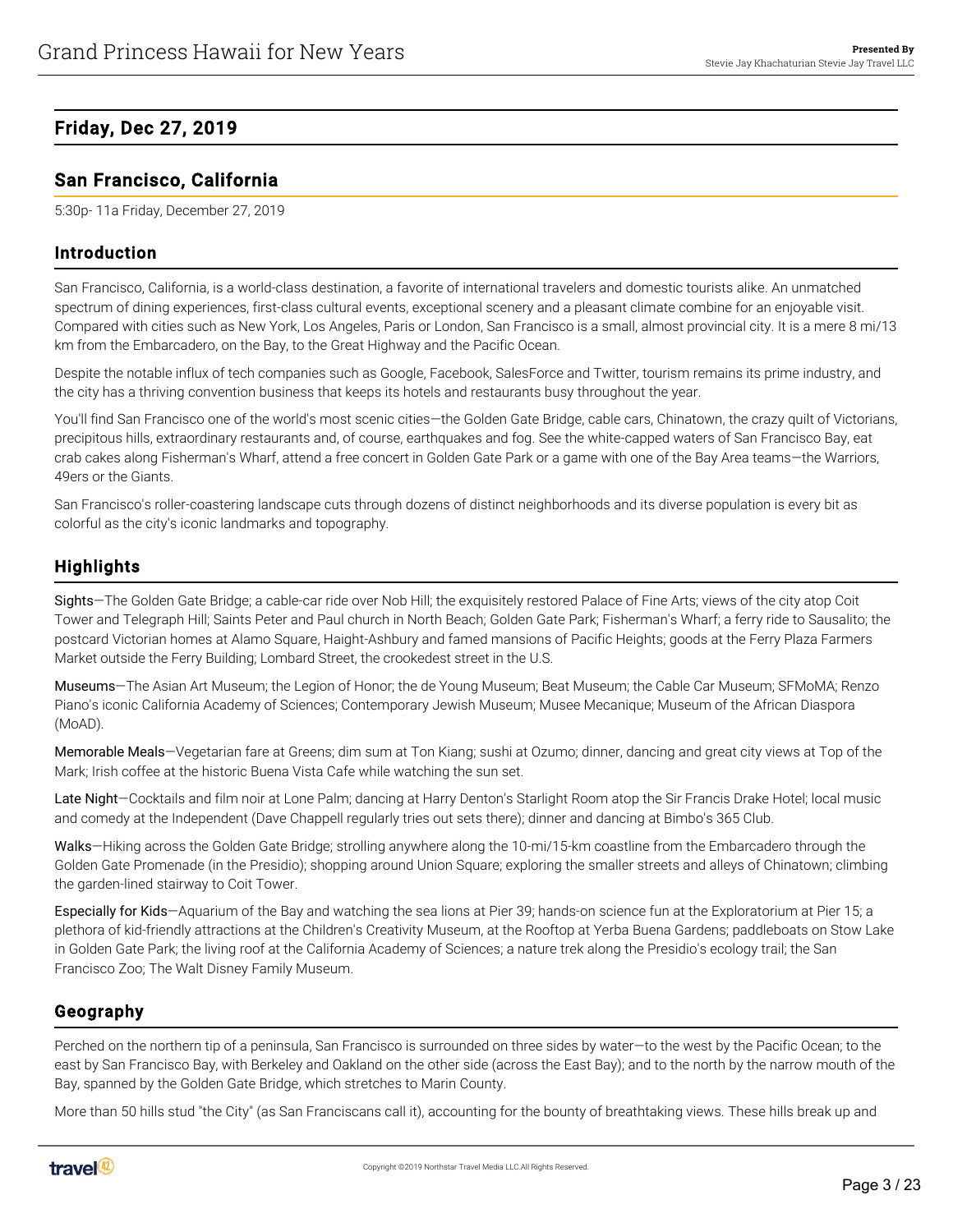isolate otherwise contiguous communities. It's a city of neighborhoods, each with its own distinct character and attractions. Some of the most visited are Union Square, the Financial District, SoMa (the area south of Market Street), the Embarcadero, Chinatown, North Beach and Fisherman's Wharf, all clustered in the northeast corner of town.

Other neighborhoods well worth visiting are Japantown, the Mission, the Castro, North Beach, Russian Hill, the Marina, Pacific Heights, Hayes Valley, Nob Hill, the inner and outer Richmond and Sunset districts, and Cole Valley and Haight-Ashbury, which adjoin the eastern tip of Golden Gate Park. The park itself stretches westward to the Pacific Ocean, dividing two large residential neighborhoods—Richmond to the north and Sunset to the south.

#### **History**

The San Francisco Bay Area was originally inhabited by the Miwok and Ohlone people about 10,000 years ago. However, after Spanish explorers arrived in 1775, the Native Americans were almost wiped out by disease and mistreatment.

The Spanish established an army base at the Presidio and the Mision San Francisco de Asis (more commonly known as Mission Dolores). The Spanish themselves were pushed out in 1846 when U.S. forces captured San Francisco during the Mexican-American War, and a small outpost founded by Mormon priest Sam Brannan became an official part of the U.S.

Just two years later, a sawmill owner named James Marshall discovered gold around the American River (a little more than 100 mi/160 km from San Francisco). Brannan publicized the discovery, setting off the largest peacetime migration in U.S. history. The population leaped from 500 to 50,000 in one year, as people from all over the world rushed to the area in search of riches. A few years later in 1858, just as the gold rush was waning, the Comstock Lode of silver was discovered.

In the following decades, the city grew from a collection of tents to a world-class metropolis where the new gold and railroad barons could enjoy the finer things in life. San Francisco also became known for its many brothels, saloons and opium dens. The city developed in size and importance as a shipping port and military garrison. Abandoned fortifications can still be explored along the coastline, and tourist destinations line some of the old piers.

In April 1906, an immense earthquake struck, and one result was a fire that raged for three days. Some 400 people were killed, and half of San Francisco was destroyed. The city rebuilt itself quickly—much of the renowned architecture you see today dates from that era. City leaders, however, thwarted plans to rebuild the red-light district.

In 1915, the Panama-Pacific Exposition was held in the Marina District. The Palace of Fine Arts was built for it. During that same year, San Francisco's city hall was rebuilt.

San Francisco was a major staging area for troops during World War II, and its burgeoning shipbuilding industry attracted a diverse mix of people. As an international port linked to distant cultures, and as a destination for a multitude of Americans with various backgrounds, San Francisco became known for its liberal leanings and a tolerance for differences.

During the 1950s, the Beat Generation writers—Jack Kerouac, Allen Ginsberg, William S. Burroughs, Lawrence Ferlinghetti—congregated in San Francisco, creating a subculture of poets and writers in the North Beach neighborhood. Their music was jazz. When North Beach rents went up in the 1960s, many bohemians moved to the Haight-Ashbury neighborhood; out of that grew the hippie movement and a steady stream of literary and musical innovation. The city's tradition of diversity continued in the 1970s and 1980s as the Castro District became a mecca for the LGBTQ community.

Despite another major earthquake in 1989, San Francisco's economy has prospered. Another "gold rush" erupted in the 1990s with the technology boom. San Francisco and neighboring Silicon Valley became a hotbed of dot-com innovation. Renovations at City Hall, the development of the area South of Market (or SoMa) and the construction of the main library reflect those indulgent times. Today, San Francisco is still fueling the digital revolution and leads the way in green technologies.

## Port Information

#### Location

The Port of San Francisco's cruise terminal is situated on the city's famed Embarcadero. Terminal 27 totals 88,000 sq ft/8,180 sq m on two levels and features overhead gangway for boarding passengers along the Pier 27 apron and shoreside power infrastructure to permit docked ships to shut down their onboard engines. A 3-acre/1-hectare triangular paved area between Pier 27 and Pier 29 serves as a ground transportation and provisioning area. The terminal at Pier 35, at the intersection of North Point Street and the Embarcadero, continues as a secondary terminal when there is more than one cruise ship in port.

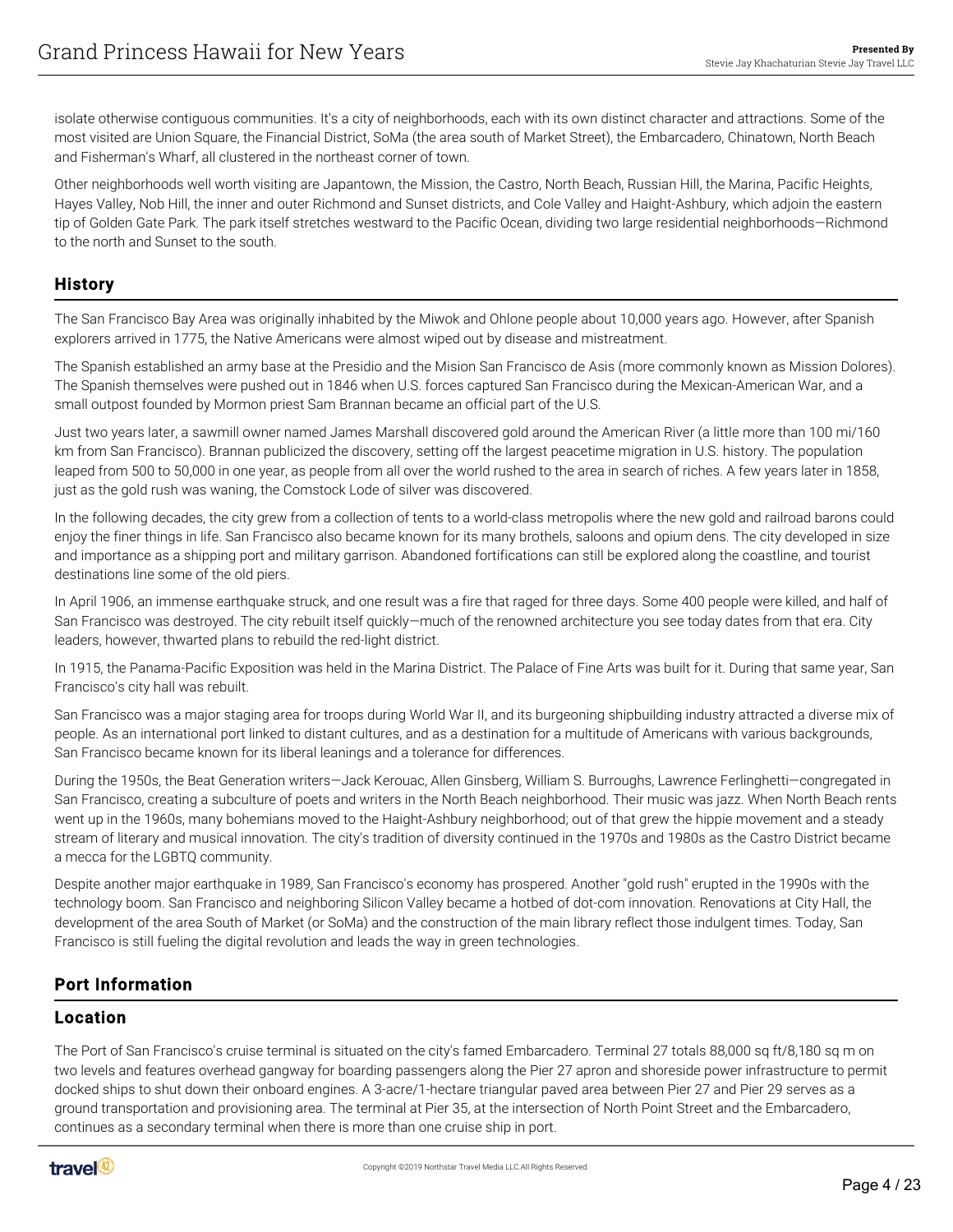Pier 39, the popular waterfront shopping area, is just a few blocks west, and just beyond that is Fisherman's Wharf. To the east lie Embarcadero Center and Market Street. Both are connected by the historical streetcars (Muni's F-line) running along the Embarcadero, and there are paid parking lots and meters nearby.

Have your camera ready when your ship sails under the Golden Gate Bridge and past Alcatraz (the famed penitentiary) and Angel Island (once the detention center for Chinese immigrants). The bridge farther ahead is the San Francisco-Oakland Bay Bridge. From the cruise terminal you can see two of San Francisco's architectural landmarks, Coit Tower and the Transamerica Pyramid.

#### Potpourri

Denim jeans were invented in San Francisco by German immigrant Levi Strauss. The miners, who went there for the gold rush, needed strong but comfortable pants.

The song "I Left My Heart in San Francisco" was written by a gay couple—George Cory and Douglass Cross—in Brooklyn, New York, in 1953. Tony Bennett first recorded it in 1962 as the B-side for "Once Upon a Time."

Filbert Street between Hyde and Leavenworth (in Russian Hill) is reportedly the steepest street in San Francisco at an angle of 31.5 degrees. As for the city's most crooked street, it's actually not the legendary Lombard Street, but rather Vermont Avenue, between 20th and 22nd streets in Potrero Hill.

Local legend says fortune cookies were first served in the U.S. at the Golden Gate Park's Japanese Tea Garden in the early 1900s by a landscape designer named Baron Makoto Hagiwara. You can see how they are made and enjoy them fresh from the Golden Gate Fortune Cookie Factory in Chinatown in narrow Ross Alley.

Bison have lived in Golden Gate Park since 1892, when the park used to be a free-range zoo. Although elk, bear and goats are no longer residents, the bison can still be seen grazing in the Bison Paddock near Spreckles Lake.

In 1901, San Francisco outlawed further burials in town because of a lack of space. All bodies were shipped to the city of Colma, just south of San Francisco. Fans of the macabre enjoy pointing out that, in Colma, which was incorporated as a necropolis in the 1920s, dead residents outnumber those still living by a margin of more than 1,000 to one.

The Golden Gate Bridge was originally painted "International Orange" as a temporary primer before it got that color permanently.

## Dining Overview

The city's stellar restaurants representing cuisines from around the world are a source of pride for San Franciscans, who claim they have more restaurants per capita than any other city.

A diverse set of neighborhoods makes ethnic dining a lively option: Chinatown and Inner Richmond for Chinese dishes; Polk and Larkin streets for Vietnamese and Cambodian; North Beach for Italian; and the Mission District for Mexican, Latin American and contemporary American. Then there's Fisherman's Wharf for seafood; SoMa (south of Market) for trendy, avant-garde cuisine; and Haight-Ashbury for inexpensive, eclectic menus geared to the bohemian crowd.

Though no longer nouvelle, California cuisine still makes use of ultrafresh, local ingredients—vegetables, fish and meats—in imaginative and colorful presentations. The dishes are often complemented by terrific California wines. You'll find fine restaurants serving California cuisine throughout the city, but many are around Union Square and in the Financial District.

Restaurants tend to be busiest for dinner between 7 and 9 pm, and most close their kitchens by 11 pm.

Smoking is illegal inside public buildings, including restaurants and bars. Be aware that many restaurants, theaters and stores in San Francisco have banned the use of cell phones, as well.

Expect to pay within these general guidelines, based on the cost of a dinner for one, not including drinks, tax or tip: \$ = less than US\$15; \$\$ = US\$15-\$35; \$\$\$ = US\$36-\$80; and \$\$\$\$ = more than US\$80.

## Personal Safety

As with all major cities, San Francisco has its share of hazards. Being aware of your surroundings and cautious in unfamiliar places can help you avoid most problems. Although most of the areas that travelers frequent are reasonably safe, some are adjacent to areas that are not. Use extra caution after dark in the Civic Center area, in the Tenderloin (near Union Square-Theater District), the Mission District and

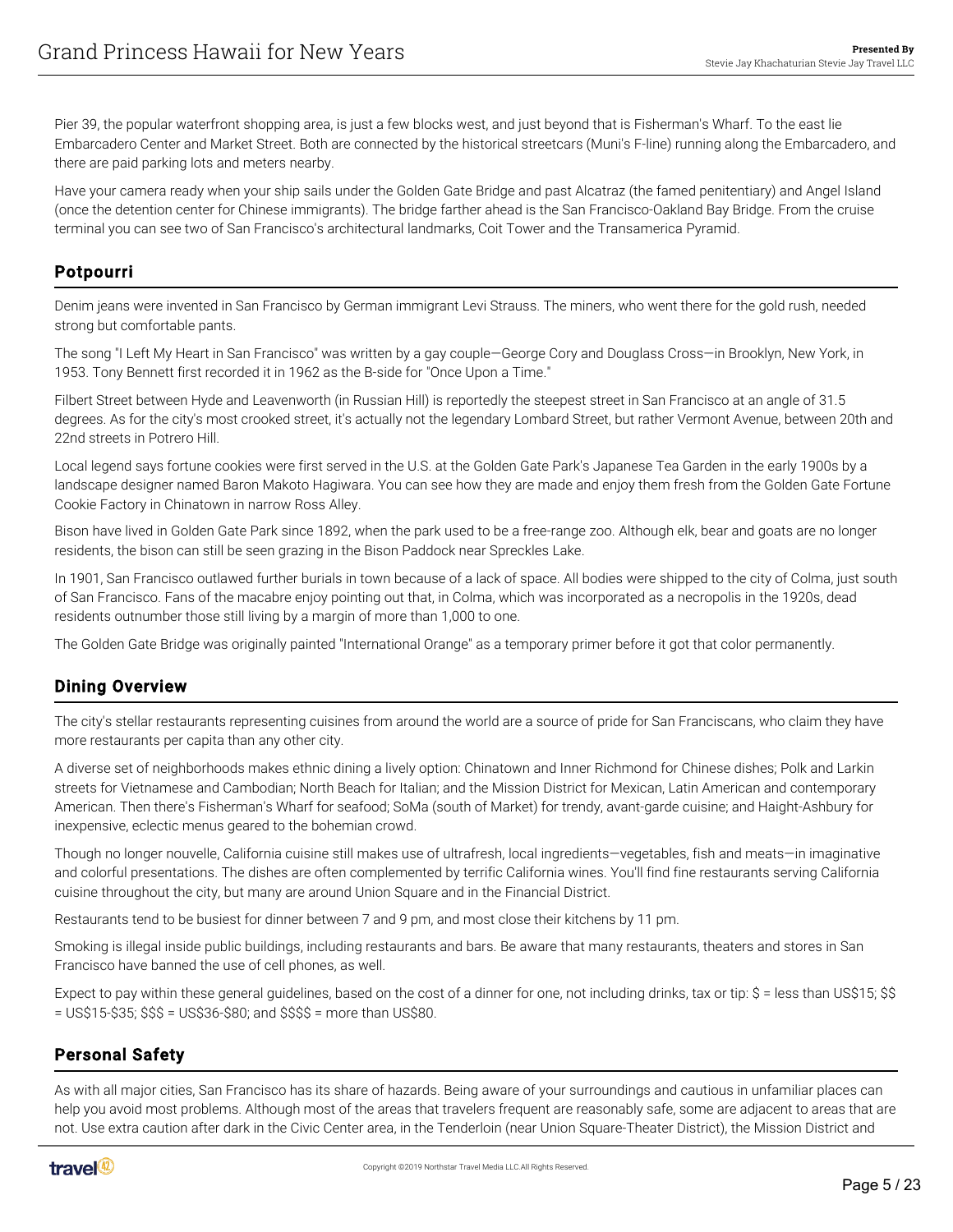Western Addition (south of Japantown). San Francisco has one of the largest homeless populations in the country, and there are often aggressive panhandlers in tourist areas. Use a combination of respect and caution; refrain from giving money or engaging panhandlers.

Keep alert when walking in Golden Gate Park—stay on main paths if you're walking alone, and avoid walking there at night. Be cautious about venturing off the well-populated streets in SoMa (South of Market). Extra caution is also advised in the Mission District (Mission and 16th streets) and Haight-Ashbury (specifically the Lower Haight) at night.

Auto and bicycle theft is not uncommon in San Francisco. Always drive with your doors locked and stow your purse or other valuables under the seat. Do not leave any valuables or luggage in plain sight in your car, and park in well-lit, well-trafficked areas. If renting a bike, lock it to something substantial, not aluminum posts, chain-link fences or anything that could be cut easily.

When riding public transportation, keep your purse, cell phone or backpack in front of you and visible at all times. Don't carry large amounts of cash, and keep your wallet in your front pocket. When using ATMs, be aware of your surroundings; at night, visit machines inside buildings or in well-lit areas. Tourists aren't particularly more targeted than residents, but criminals will take opportunities when visitors are distracted, especially in crowded tourist districts.

Cell phone and tablet thefts have been on the rise in the city. Be aware of your surroundings when using your phone in public, especially on Muni. Thieves have been known to grab phones from people's hands and run out just before exit doors close.

If anyone calls your hotel room, do not give any personal or credit card information over the phone, even if they claim to be hotel staff. Handle any discrepancies in person at the front desk.

San Francisco is located near many geologic plates and faults, so there will always be earthquakes there. Most of them won't even be felt, but in case there's a major quake, there are some things to keep in mind. If indoors, stay inside (don't run outside). Stand in a doorway, under a heavy table or against a wall, but away from any windows. If outside, stay away from trees, power lines or the sides of buildings. If in a car, stay in your car but pull over to the side of the road, away from power lines, telephone poles, tall trees or bridges.

# Dos & Don'ts

Do dress warmly if you plan to walk across the Golden Gate Bridge—the heavy winds can make it mighty brisk. And for that matter, dress in layers all the time, even in summer; once the sun sets, the weather almost immediately turns chilly.

Don't ignore the color-coded curbs when parking. Yellow is for truck parking only, white for passenger loading, green for 15-minute parking and blue for disabled parking. If you disregard them, your car *will* be ticketed and towed.

Do go to the friendly TIX Bay Area box-office service, which sells half-priced tickets on the day of the performance for major theaters and cultural events. It's at Union Square.

Don't call it Frisco, whatever you do—locals hate that.

Do wear comfortable shoes. San Francisco's distinct neighborhoods are best explored on foot.

Do take public transportation, but be mindful of fellow riders. Enter in front and move to the back of a crowded bus, exiting through the rear doors. Don't stand on the left side of BART escalators; that's the passing lane.

# <span id="page-5-0"></span>Thursday, Jan 2, 2020

# <span id="page-5-1"></span>Hilo, Hawaii

Thursday, January 2, 2020

#### Introduction

Hilo, the largest city on the island of Hawaii and the second largest in the state, is a must-see, daylong visit for garden enthusiasts and probably a half-day trip for everyone else.

Hilo is also a perfect base for visiting what residents simply refer to as The Volcano. Only 30 mi/48 km south of Hilo along Highway 11, Hawaii Volcanoes National Park is the home of the active Kilauea Volcano.

Keep in mind that Hilo gets 280 days of rain a year (129 in/328 cm annually), but the rains don't last long. Moreover, while Hilo definitely

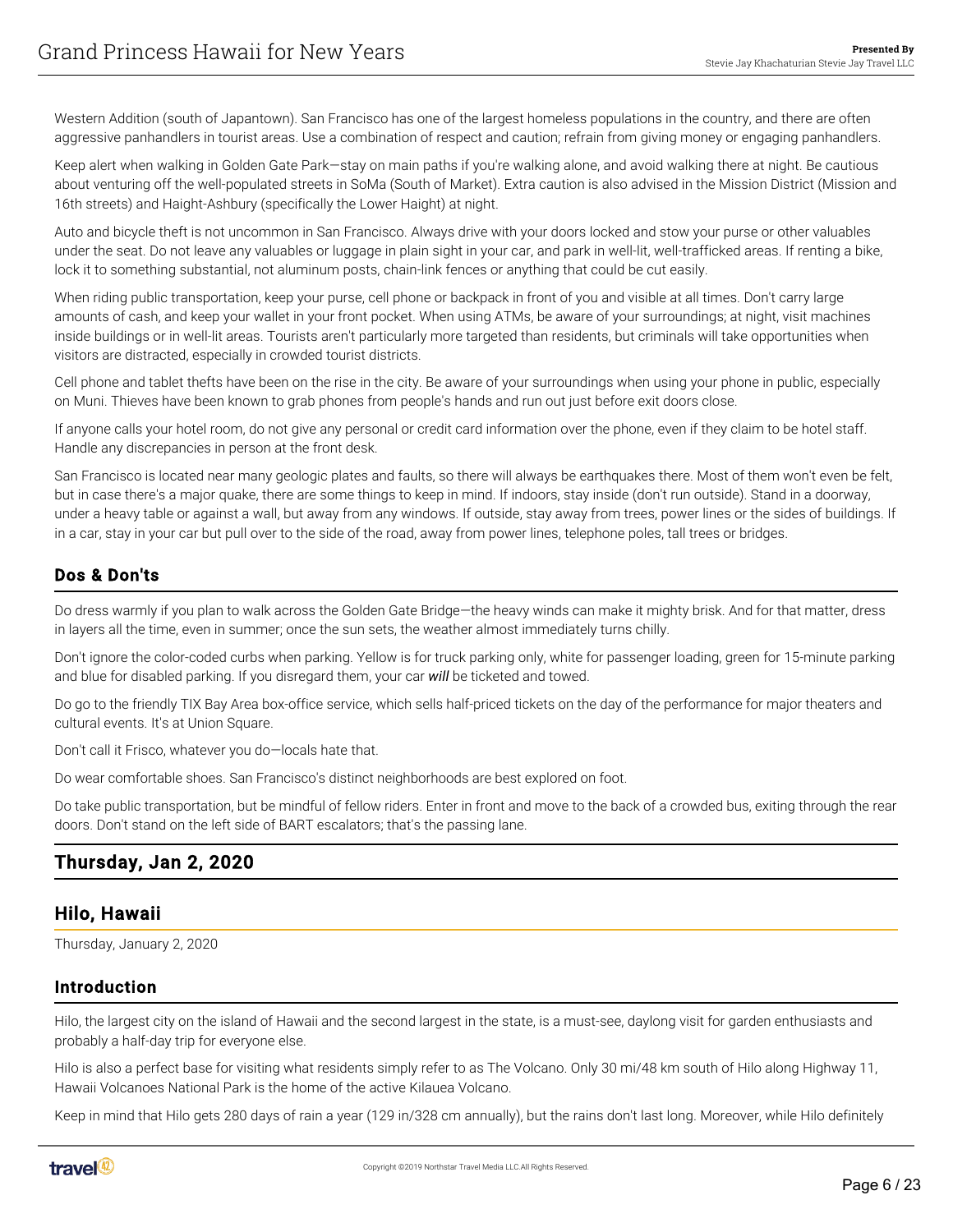has a large amount of rain, much of it is at night. Even when it does precipitate, they're usually just passing showers, and the abundant tropical rainfall is what makes the Hilo side of the Big Island so lush and green.

# **Highlights**

Sights—Smoking Halemaumau Crater and spectacular scenery in Hawaii Volcanoes National Park; beautiful plants and a view of Onomea Bay at Hawaii Tropical Botanical Garden; the breathtaking beauty of Rainbow Falls; a drive along the spectacular Hamakua Coast.

Museums—Hawaii's diverse multicultural heritage on display at Lyman Museum and Mission House; the impact of nature at the Pacific Tsunami Museum; the Big Island's legendary astronomy program at the Imiloa Astronomy Center of Hawaii.

Memorable Meals—Fresh fish and seafood at the Seaside Restaurant; Pacific Island seafood risotto at Cafe Pesto Hilo Bay; antelope filet at Kilauea Lodge Restaurant; chocolate-dipped shortbread from Big Island Candies for dessert; a local, grass-fed Parker Ranch-beef burger at Hilo Bay Cafe.

Late Night-Live local Hawaiian and contemporary music in the Wai'oli Lounge at Hilo Hawaiian Hotel; lava flows near Kalapana.

Walks—A walk through the rain forest to plunging waterfalls in Akaka Falls State Park; a stroll past the graceful pagoda bridge and beautiful plantings at Liliuokalani Gardens; a walk along Bayfront Park, admiring the boats and activity on the bay; enjoying ancient strangler figs on Banyan Drive.

Especially for Kids—Mokupapapa: Discovery Center for Hawaii's Remote Coral Reefs to learn about various aquatic environments; Panaewa Rain Forest Zoo; swimming and exploring the tidal pools at Onekahakaha Beach Park.

#### Geography

Hilo is located on the east, or windward, side of the Big Island. The city faces a large crescent bay, with the towering mountains of Mauna Kea and Mauna Loa as a backdrop.

Hilo's port is protected by a long rock seawall about 3 mi/5 km east of downtown. The old downtown area is clustered near the mouth of the Wailuku River at Hilo Bay. Other commercial and residential areas extend east and south of town and in the western slopes above downtown.

The rocky Hamakua Coast to the northwest of Hilo is considered one of the island's most enjoyable drives, but the shoreline has few areas safe for swimmers. The Puna district, south and east of Hilo town, is an area of open rolling lava lands, rugged coasts and rain-forest slopes stretching up to Hawaii Volcanoes National Park.

## **History**

Polynesians were the first to arrive in the Hilo area around 1100. They inhabited Hilo Bay and established farms and fishing communities.

What later become known as the town of Hilo was established along the banks of the Wailuku River as a missionary outpost in the 1840s. It became an important port town for trading ships. Over the years, the town expanded and spread to the area behind the sweeping bayfront and the black-sand beach of Hilo Bay. As the sugar industry grew and developed, Hilo became the commercial and governmental center for the Big Island of Hawaii.

The Hamakua Coast between Hilo and Honokaa to the northwest was the heart of the Big Island's sugar industry until it collapsed in the 1990s. During the industry's heyday (the late 1800s-1970s), sugar was the Big Island's economic mainstay. Now fields once green with sugarcane have been transformed by a diversified agricultural economy based on macadamia nuts, ginger, papaya, bananas, tropical flowers and other crops.

Hilo is the center for the island's tropical-flower industry, with anthuriums (heart-shaped, multicolored blooms) and orchids shipped to worldwide markets.

## Potpourri

The Hilo Rain Forest Zoo is the only U.S. zoo that is located in a natural rain-forest environment.

There are two kinds of lava: smooth lava (*pahoehoe*) and rough, porous lava (*'a'a*).

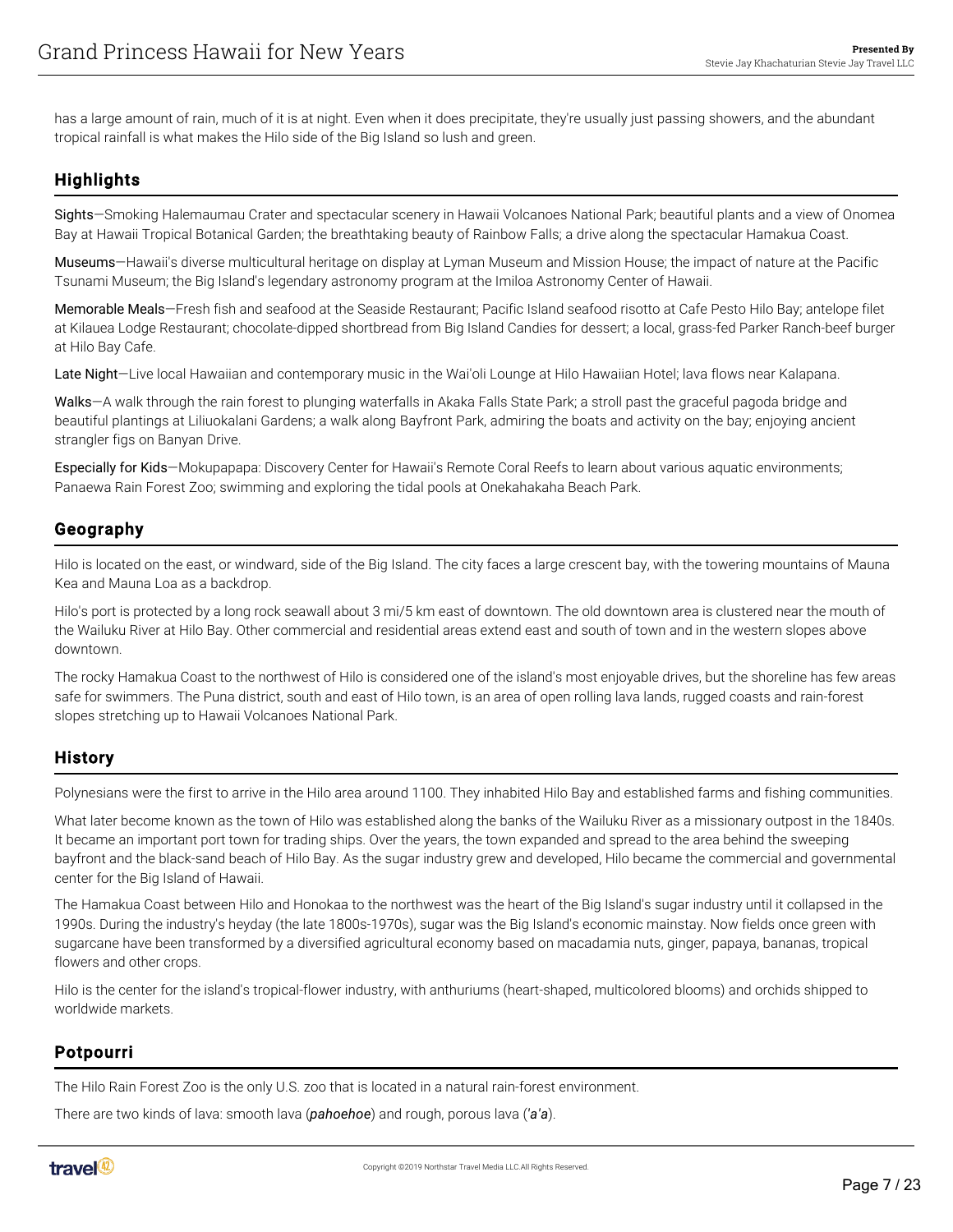Local celebrity Hilo Hattie kissed Elvis Presley in the film *Blue Hawaii*. She also earned a cameo appearance in the 1942 film *Song of the Islands* with Betty Grable.

You can taste chocolate-covered ika (dried squid) at Big Island Candies.

Don't take home any lava rocks, because legend has it that Pele, goddess of the volcano, doesn't like that, and that she will bring you bad, bad luck. Whether or not its true, it's interesting to note that thousands of pounds/kilograms of lava rocks are mailed back to the islands every year.

The University of Hawaii at Hilo is the only school in the world to offer a degree in Hawaiian Studies, where students learn island culture and the ancient language of Hawaii.

One of the oldest golf courses in the U.S. is the 18-hole Volcano Golf Course, which opened in 1921 on the rim of the Kilauea Crater in Hawaii Volcanoes National Park.

Robert Kiyosaki, bestselling author of *Rich Dad, Poor Dad*, was born in Hilo.

#### Sightseeing

Of all the places we've visited in Hawaii, Hilo seems the least changed by the business of tourism. What is most striking about this multicultural, diverse city is how normal daily life appears. You'll see Japanese grandmothers tending anthuriums and orchids in their yards, Hawaiian fathers teaching the *keiki* (children) how to catch crabs in the harbor and folks of all ethnic backgrounds buying, selling and trading produce or fresh fish at Hilo Farmers Market. This is a community of friendly, laid-back people who are very family-oriented.

Much of downtown Hilo consists of vintage buildings, many dating from the early 1900s. A stroll through downtown uncovers a collection of retail shops, offices, and flower and fruit stalls. To some, Hilo appears frozen in the early 20th century.

Outside of the downtown area to the east is Banyan Drive, or "Hotel Row," as it's locally known. The town's major lodgings are arranged between Hilo Bay and this lovely drive lined by giant banyan trees. Take a stroll along Banyan Drive and note the sign markers on the stately trees. All were planted during the 1930s-1950s by visiting VIPs and celebrities such as U.S. President Franklin Roosevelt, baseball legend Babe Ruth, jazz musician Louis Armstrong and U.S. aviator Amelia Earhart.

A must-see on any visit to the Hilo side of the island is Hawaii Volcanoes National Park. The park includes the Jaggar Museum, hiking trails, Halemaumau Crater, Bird Park and plenty of activities.

#### Recreation

With its rainy weather and small beaches, Hilo is not considered a prime area for watersports, though surfing is as popular as anywhere else in the Aloha State. Sunny Kona and the northerly Kohala Coast more than make up for this deficiency, however, with commercial ventures and many sites for diving, windsurfing, deep-sea fishing and boating.

Hilo does have some good trails for hiking and horseback riding.

## Shopping

Hilo's climate makes it a natural tropical greenhouse—you'll see more varieties of ferns, orchids, anthuriums and tropical fruit in residents' yards than in most botanical gardens. This is a great place to shop for flowers, which you can have shipped home at very reasonable prices.

Cut-flower bouquets and potted plants without soil can be exported to the mainland, but no plants in soil and no fresh fruits, except papaya and pineapple, are allowed. All flowers and fruit are subject to agriculture inspection at airports.

You'll discover many stores selling arts and crafts, books, old maps and wood items in the downtown Hilo area, especially along Kamehameha Avenue.

Shopping Hours: Most shops are open daily 9 am-6 pm, and some stay open till 9 pm.

#### Dining Overview

Hilo, being relatively unspoiled by tourism and still very much a glimpse into the Hawaiian way of life, is exceptionally well-suited to allow

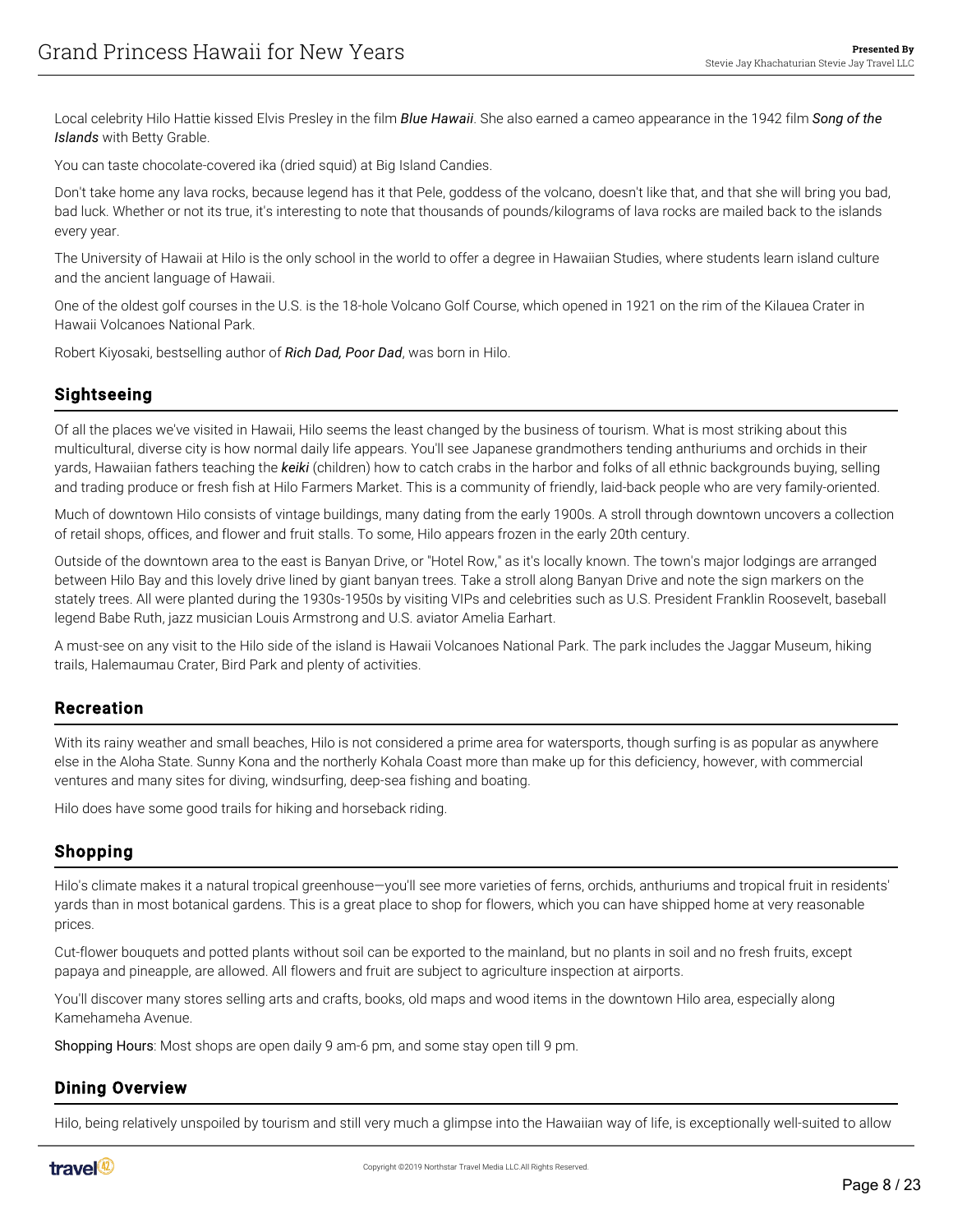a sampling of local flavors.

You won't find much—if any—five-star fine dining on this side of the island, but in Hilo, you can expect a preponderance of affordable, Asian-influenced comfort food and local plate lunches. Splurge and try a multicourse meal featuring the fusion of Hawaii's many ethnic cuisines, or keep it simple with a bowl of the Hawaiian classic, *saimin* noodles. Whatever your choice, the local fare is always a delicious adventure.

The Banyan Drive hotel row area offers some restaurant choices, and there are many more in the downtown Hilo area. Visitors are advised to dine downtown earlier rather than later, as it can be an unsavory area at night.

Expect to pay within these guidelines for a meal for one, not including drinks, tax or tip:  $\$\$  = less than US\$10; \$\$ = US\$10-\$25; \$\$\$ = more than US\$25.

## Personal Safety

Violent crime on the Big Island is minimal, and the streets are generally quite safe, but be sure to take the usual precautions. Avoid Banyan Drive and the downtown area at night, as they are frequented by the homeless, and drug use is prevalent.

Thieves tend to prey on visitors, so try to blend in with the locals. Be aware of your surroundings, especially at night. Don't leave valuables unattended, and don't leave anything of value (or which could be perceived as valuable) visible inside a parked car. One special precaution: Don't trespass on unfamiliar property, particularly in forests, where farmers have been known to protect marijuana crops with rifles and booby traps.

To call the police, phone 911 or 808-935-3311.

#### Dos & Don'ts

Don't comment about how you love the sound the tiny coqui frogs make. Although beloved in Puerto Rico, where they are native, in Hilo they are considered a pest. Males start singing at 7 pm. With about 25,000 per acre/half-hectare, it's difficult to talk over the shrill noise of their 70-decibel mating "song."

Do take advantage of free ukulele lessons, offered at many state parks and hotels.

Don't fear the island's ubiquitous cane spiders; these large, lightning-fast arachnids are not poisonous and rarely bite humans.

Do make sure to try some local food specialties, such as shaved ice, Spam *musubi* (the infamous canned meat product wrapped in rice and nori) and poi.

Don't forget to take your umbrella. With 129 in/328 cm of rain annually, Hilo is the rainiest city in the U.S. However, it tends to rain in the mornings and let up by afternoon, and it is usually a nice warm rain.

Do learn how to make a traditional Hawaiian lei; orchids grow wild in the forests just outside of Hilo.

Do pronounce Hilo correctly. It's "*hee-low*," not "*hi-low*."

# <span id="page-8-0"></span>Friday, Jan 3, 2020

## <span id="page-8-1"></span>Honolulu, Hawaii

Friday, January 3, 2020

#### Introduction

Visitors to Honolulu may hear that, because it's Hawaii's largest city, it is less "Hawaiian" than the rest of the state. The high-rise office buildings and busy traffic of Honolulu don't match people's romantic ideal of what Hawaii should be—remote, palm-fringed beaches and lavish resorts.

In truth, Honolulu is probably the most Hawaiian part of the state, because it best reflects the reality of today's Hawaii. Honolulu contains a multicultural mix of people, a beautiful landscape of greenery and ocean, and a place where amazing events have unfolded—many of them recounted in the city's historic sites and museums.

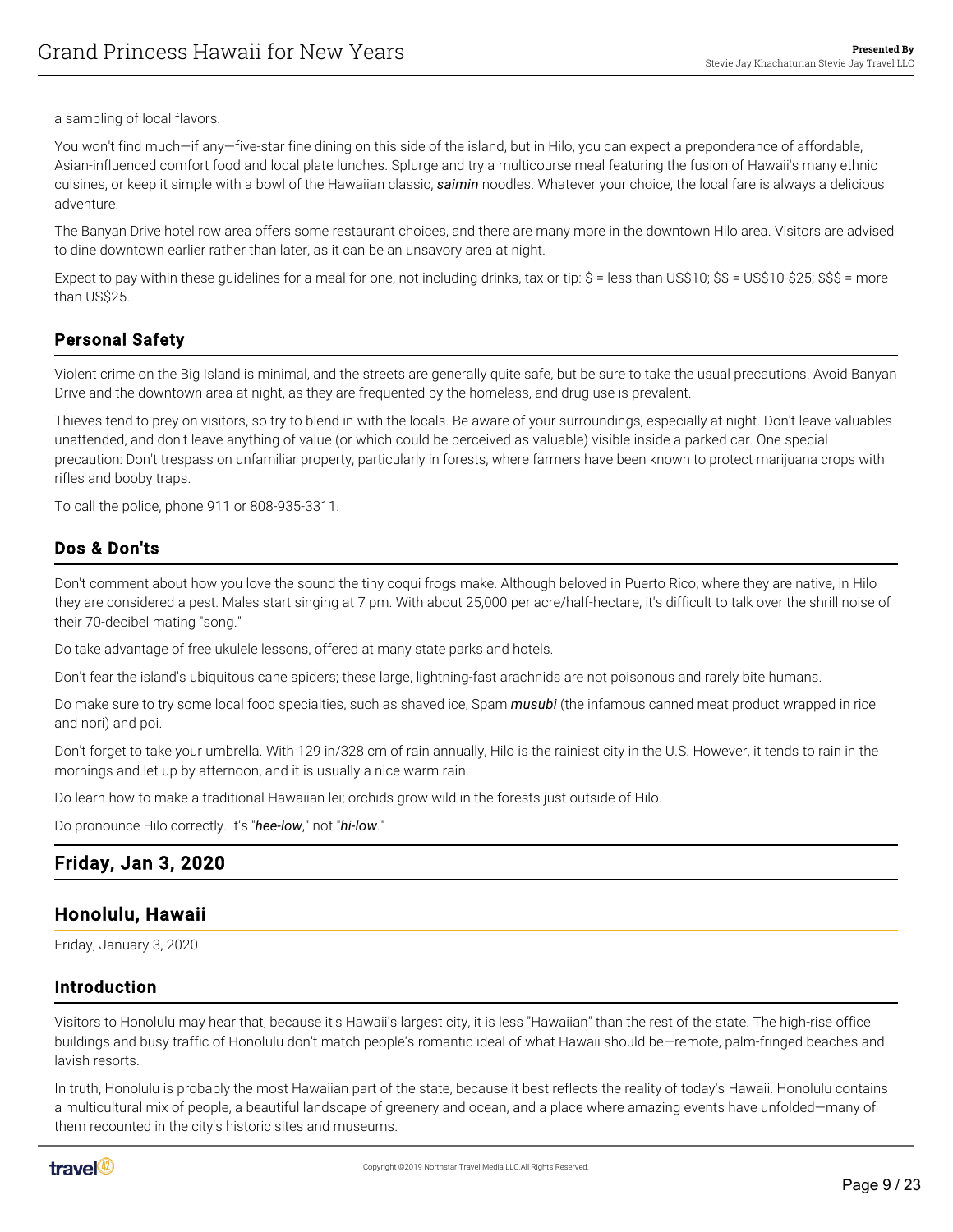All that's exciting about big-city life—theater, opera, museums, shopping, nightclubs, fine dining—is set against Honolulu's backdrop of majestic mountains, lush rain forests and sweeping vistas.

With Waikiki along one edge of the city, travelers to Honolulu even have a beach resort. Waikiki remains Hawaii's busiest tourist spot and makes a good departure point for exploring recreational possibilities in Honolulu and the rest of Oahu. Active travelers can ramble through a rainforest and discover ancient religious shrines, swim with the green sea turtles off Waikiki Beach and surf past Diamond Head.

Other activities include hiking a coastline trail, watching for humpback whales, visiting World War II memorials or playing a round of golf at a variety of public and resort golf courses.

Visitors to Honolulu can choose from the best of both worlds—the city's bustle and the beauty of nature.

## **Highlights**

Sights—USS *Arizona* Memorial; Waikiki Beach; Polynesian Cultural Center; National Memorial Cemetery of the Pacific; watching the sunset from one of the hotel lounges fronting the ocean.

Museums—Iolani Palace; Bishop Museum; Honolulu Museum of Art; Spalding House.

Memorable Meals—The fresh fish specials at Alan Wong's Honolulu; the delectable fusion of flavors in the pho at The Pig and the Lady; afternoon tea at The Veranda.

Late Night-Live jazz at Lewers Lounge; dancing at Rumors nightclub; mingling with local hipsters at the Mai Tai Bar.

Walks—Hiking through rain forest and bamboo groves at the Hawaii Nature Center; climbing to the top of Diamond Head; strolling among the noodle shops and street vendors of Chinatown; hiking the trail at Makapuu Point Lighthouse.

Especially for Kids—Critter Encounter at the Waikiki Aquarium; children's programs at the Hawaii Nature Center; hands-on exhibits at the Hawaii Children's Discovery Center and the Bishop Museum.

#### Geography

Honolulu is on the south shore of Oahu and it dominates the island. The city's government administers all of Oahu, and Honolulu is also the state's capital. Oahu itself is a volcanic mass divided into sections by two separate mountain ranges. Both ranges run northwest to southeast: the Waianae Range on the western side of the island, and the Koolau Range to the east. The Koolau separates the city of Honolulu with its hotel-choked neighborhood of Waikiki from the windward side of the island and the towns of Kailua and Kaneohe.

Honolulu's neighborhoods have distinctive identities. The office buildings of downtown Honolulu are just north of Honolulu Harbor. To the south of downtown is Waikiki, which is bordered to the east by Diamond Head. Makiki, to the north of downtown, surrounds the Punchbowl, a crater that is the home of the National Memorial Cemetery of the Pacific.

#### History

The history of Honolulu is really the history of Oahu. The island was an independent fiefdom controlled by a succession of Polynesian chiefs until the 1780s. That's when the ambitious king of Maui, Kahekili, conquered Oahu and killed its chief—his own stepson—in a bid to enlarge his territories.

After Kahekili's death, his sons battled one another for control of the islands. This division made it easier for the now-legendary Kamehameha I to conquer all of the Hawaiian Islands.

With the help of Westerners with firearms, Kamehameha's troops took Oahu in 1795 in a rout that ultimately forced the defenders to flee to the mountains behind Honolulu and over the cliffs at Nuuanu Pali. His court was set up in Waikiki, then moved to Honolulu in 1809.

By the 1840s, Honolulu was a busy port town doing a brisk trade in the sandalwood harvested on the island. Sandalwood later gave way to sugar, and laborers from China, Japan, Portugal and the Philippines were brought in to work the plantations.

After U.S. sugar companies engineered the overthrow of the Hawaiian monarchy in 1893, which led to the U.S. annexation of the Hawaiian Islands in 1898, Oahu's Pearl Harbor became the centerpiece of U.S. naval operations in the Pacific. On 7 December 1941, a squadron of some 400 Japanese planes attacked the base, killing more than 2,400 people and marking the entrance of the U.S. into World War II.

With the advent of jet travel in the postwar years, Honolulu became the gateway for millions of paradise-seeking vacationers, and

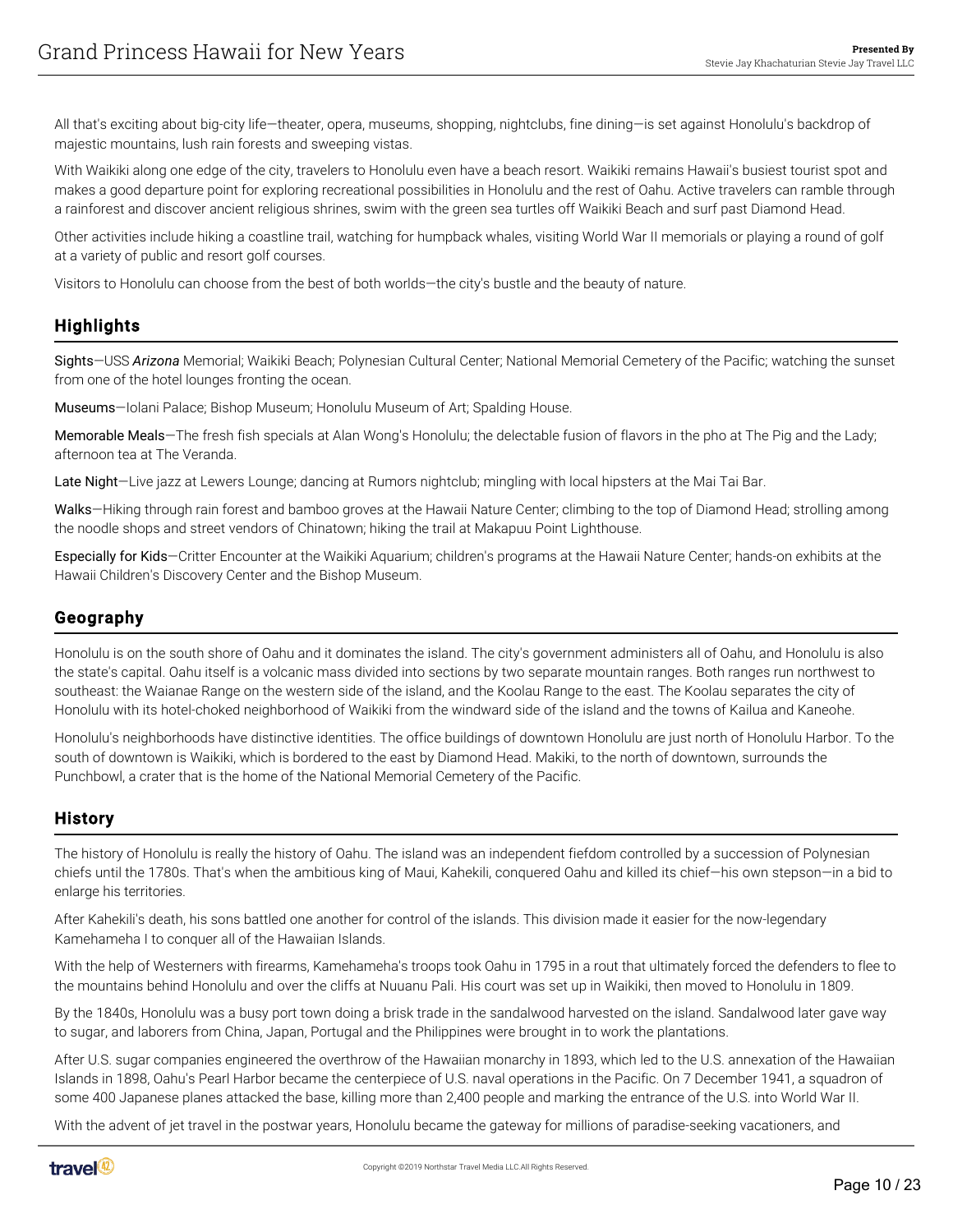developers began building the towering hotels of Waikiki.

#### Potpourri

The Royal Hawaiian Hotel was the Western White House for U.S. President Franklin Delano Roosevelt.

Poet and writer Robert Louis Stevenson lived in Hawaii for some time and was befriended by King David Kalakaua and the Princess Victoria Kaiulani. Their Scottish heritage was their common bond.

Hawaii's federal roads are referred to as interstates, although technically they are intrastate arteries built to connect its military bases.

Iolani Palace had electricity and telephone service before the White House.

An average of 5,000 guests per day and 1.8 million guests annually visit the USS *Arizona* Memorial in Pearl Harbor.

Honolulu's Royal Hawaiian Band performs more than 300 times a year at various state, city and military functions. Started by King David Kalakaua, it is the only band in the U.S. with a royal legacy.

In Hawaii, May 1 is Lei Day. In Honolulu, it's celebrated with a lei-making contest and all-day festival in Kapiolani Park.

Mark Twain once called Hawaii the "loveliest fleet of islands that lies anchored in any ocean."

#### Sightseeing

The best way to see Honolulu is to first decide what most interests you and then group your choices according to their physical location. You might spend a morning exploring Chinatown, stop for lunch at one of the many excellent Asian restaurants there, and relax on the beach at Ala Moana or Waikiki in the late afternoon when the sun's rays are less intense.

Or you might plan tours of Iolani Palace and the Mission Houses Museum, eat a picnic lunch on the Palace grounds and spend the afternoon trekking on one of the Hawaii Nature Center's short rain-forest trails.

Whatever you decide to do, remember not to rush. Outside the city, Oahu is a laid-back island, so relax and take things slowly. If you're driving, make sure to allow extra time to navigate the highway system during the rush hours of 7-9 am and 3-6 pm during the week. It can easily take an hour to get from Honolulu to the airport during those busy times.

#### Recreation

Beach and water activities are Honolulu's biggest recreational draws. If you want to enjoy the sand without venturing away from the city, head for Kuhio Beach at Waikiki or the beach park at Ala Moana. If you have time to make a longer trip, there are many more beaches to choose from around the island, most of which are excellent and surprisingly uncrowded. To check current wave conditions, download the free Hawaii Beach Safety app which shows real-time hazard levels both nearshore and offshore at 33 Oahu beaches, with recommendations for activities and a list of amenities for each one.

Beginning surfers can take a lesson at Waikiki. The coastal waters are also great for various boating options, including Jet-Skiing, parasailing, wakeboarding, waterskiing, kayaking, sailing and fishing. Back on dry land, the Hawaii Nature Center offers some good hiking routes, and golf courses abound.

#### Shopping

Honolulu has just about as many T-shirt sellers as grains of sand on Waikiki Beach. More authentic (and tastier) souvenirs include Kona coffee (make sure it's 100% Kona), macadamia nuts and candy. The quality of macadamia products varies greatly, and the few extra cents spent on the Mauna Loa or MacFarms brands will get you chocolates that don't taste like wax. Fresh pineapple is also fair proof of your visit, but many other fruits (limes, mangoes, papayas) can't be taken out of state, so eat your fill while you're there.

Kitchen items and decorative objects crafted of Hawaiian woods such as monkey pod and the endangered koa (only naturally fallen or diseased trees can be harvested) make good gifts, as do unusual jewelry creations. Don't overlook music shops for CDs of steel-guitar, slack-key or ukulele music; art galleries for local art inspired by the islands' natural beauty; and bookstores for Hawaii picture books and calendars. Museum shops also offer some unusual products.

You may find that shops in Waikiki are a little more expensive than those at more outlying shopping centers such as Ala Moana Shopping

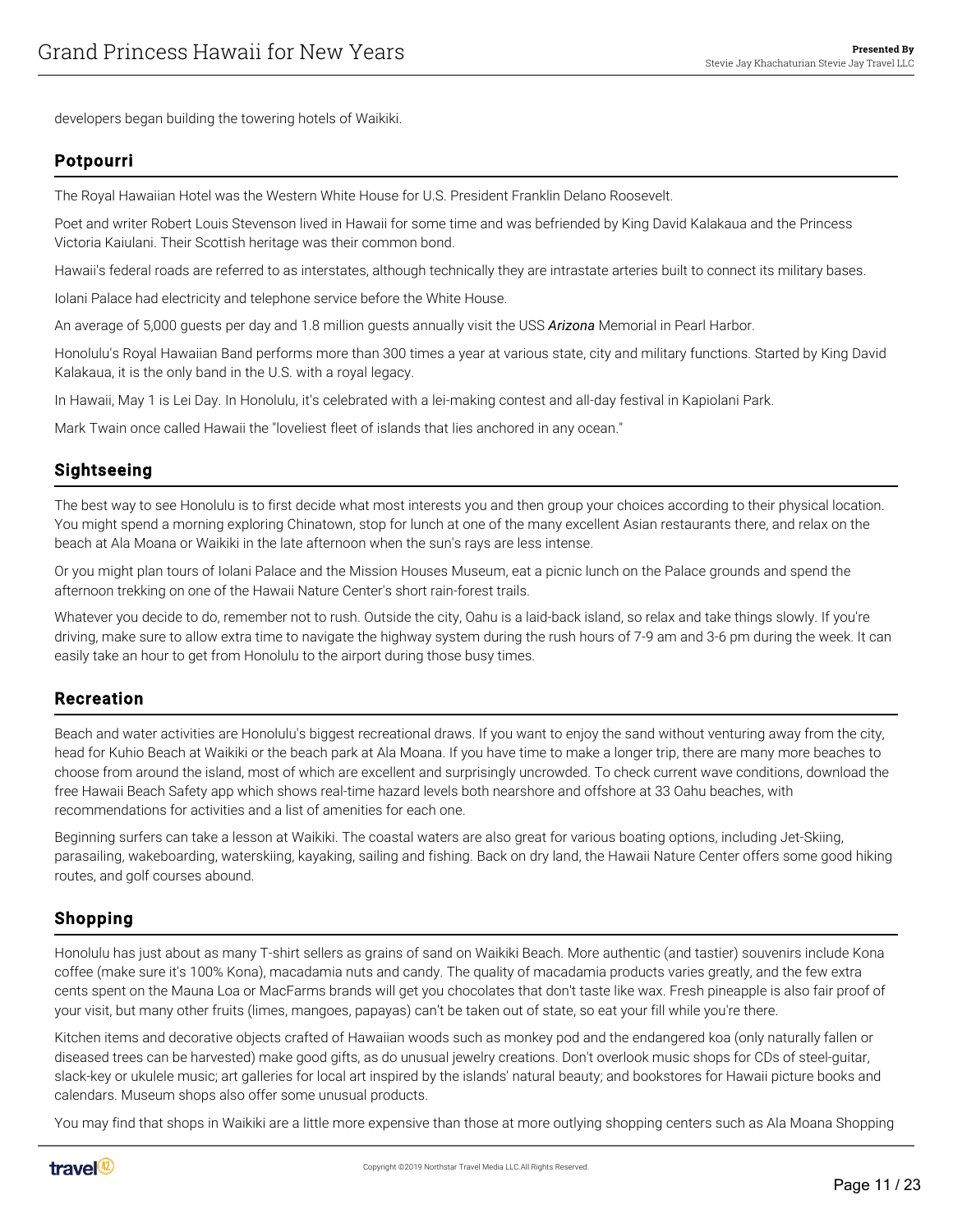Center, Kahala Mall and Ward Warehouse, but there are good deals to be had even in Waikiki if you look for them. Hotel-shop prices will inevitably be higher than those of most other places. For some real bargains and all the shopping you can handle, head out to the Aloha Stadium Swap Meet, held on Wednesday, Saturday and Sunday.

Shopping Hours: Generally Monday-Saturday 9 am-9 pm, Sunday 10 am-5 pm. The ubiquitous ABC stores have various hours depending on location, but you can probably buy a T-shirt at midnight at one of them if you need to.

#### Dining Overview

If the physical surroundings of Honolulu don't tempt you to stay a few extra days, the food will. Hawaiian regional cuisine, an easy blend of Asian, Polynesian, U.S. and European traditions, pleases a wide variety of tastes, and the local chefs are inventive. You'll find scrumptious cross-cultural dishes based on fresh local ingredients—especially seafood, vegetables, herbs and fruit—as well as pure Chinese, Japanese, Vietnamese, Thai, Laotian, French, German, Portuguese and Italian favorites.

Good restaurants are plentiful in Waikiki, especially downtown, but don't overlook food trucks and hole-in-the-wall places in the city's different neighborhoods.

Few Honolulu restaurants offer the types of foods that were prepared by the early Hawaiians. It's mostly at a luau that you'll encounter *lomi* salmon, *kalua* pig, poi (taro ground into a purple paste) and *laulau* (salted pork, chicken or fish, wrapped in a taro leaf and baked). A word about the luau, the traditional Hawaiian feast whose main dish is a roasted *kalua* pig: There are some excellent ones, and there are some real losers, but they all tend to be pricey. In any case, one luau is usually plenty. The best luau we've found is at the Royal Hawaiian Hotel. You might want to ask other visitors which ones they've attended and seek a recommendation.

Standard fare for most Hawaii residents these days is the inexpensive plate lunch available in many cafes and from outdoor lunch wagons, where they are served in a paper box that is perfect for a casual outdoor meal. A plate lunch typically consists of a serving of fried meat, chicken or seafood, macaroni salad, two scoops of white rice and sometimes corn or pickled cabbage. There are a number of these operations serving shrimp along Kamehameha Highway. Look for the sandwich-board signs and tented picnic tables. Dining there is a nofrills atmosphere, but locals and tourists alike keep going back for more.

For a tasty and less-filling local treat, try *saimin* (Japanese noodle soup), shave ice (snow cones), *malasadas* (hot Portuguese donuts sprinkled with sugar) or *manapua* (Chinese steamed buns filled with red pork).

In restaurants, breakfast is generally served 7-9:30 am, lunch 11 am-2 pm and dinner 6-10 pm.

Expect to pay within these guidelines for a meal for one, not including drinks, tax or tip: \$ = less than US\$10; \$\$ = US\$10-\$20; \$\$\$ = US\$21-\$50; and \$\$\$\$ = more than US\$50.

## Personal Safety

Honolulu is no more dangerous than most major U.S. cities, with low rates of violent crime. Be aware, however, that some sections of the leeward coast are especially popular with thieves. Pickpockets sometimes target vacationers, so hold tight to purses and expensive cameras, and avoid showing off expensive jewelry or large amounts of cash. There is a large homeless population, but they keep to themselves for the most part and there are few panhandlers on the streets.

Also, don't assume your rental car is secure. Thieves frequently break into parked cars at beaches, tourist attractions and major shopping centers. Never leave anything valuable inside your car, not even for a few minutes, even if it's locked.

If you go to the beach, don't spread out your towel, dump all your belongings on it and run for the water. Even the locals don't do that. Travel light. Keep an eye on your things, and don't let your guard down. Watertight cases big enough to hold room keys and some cash are available at surf shops.

We recommend avoiding the downtown district on Hotel Street near Chinatown at night unless you are with a large group, and take special care if you visit the Waianae Coast on the west side of the Waianae Mountains. The beaches along this stretch are some of the most beautiful on the island, but violent attacks and robberies have taken place there on occasion.

Also, be aware of your surroundings on the streets of Waikiki. Drive-by purse snatchings are rare, but they do occur. Save your strolls on Oahu's beaches or on Waikiki's less-traveled streets for the daytime and early evening. If you go hiking, stick to marked trails.

#### Dos & Don'ts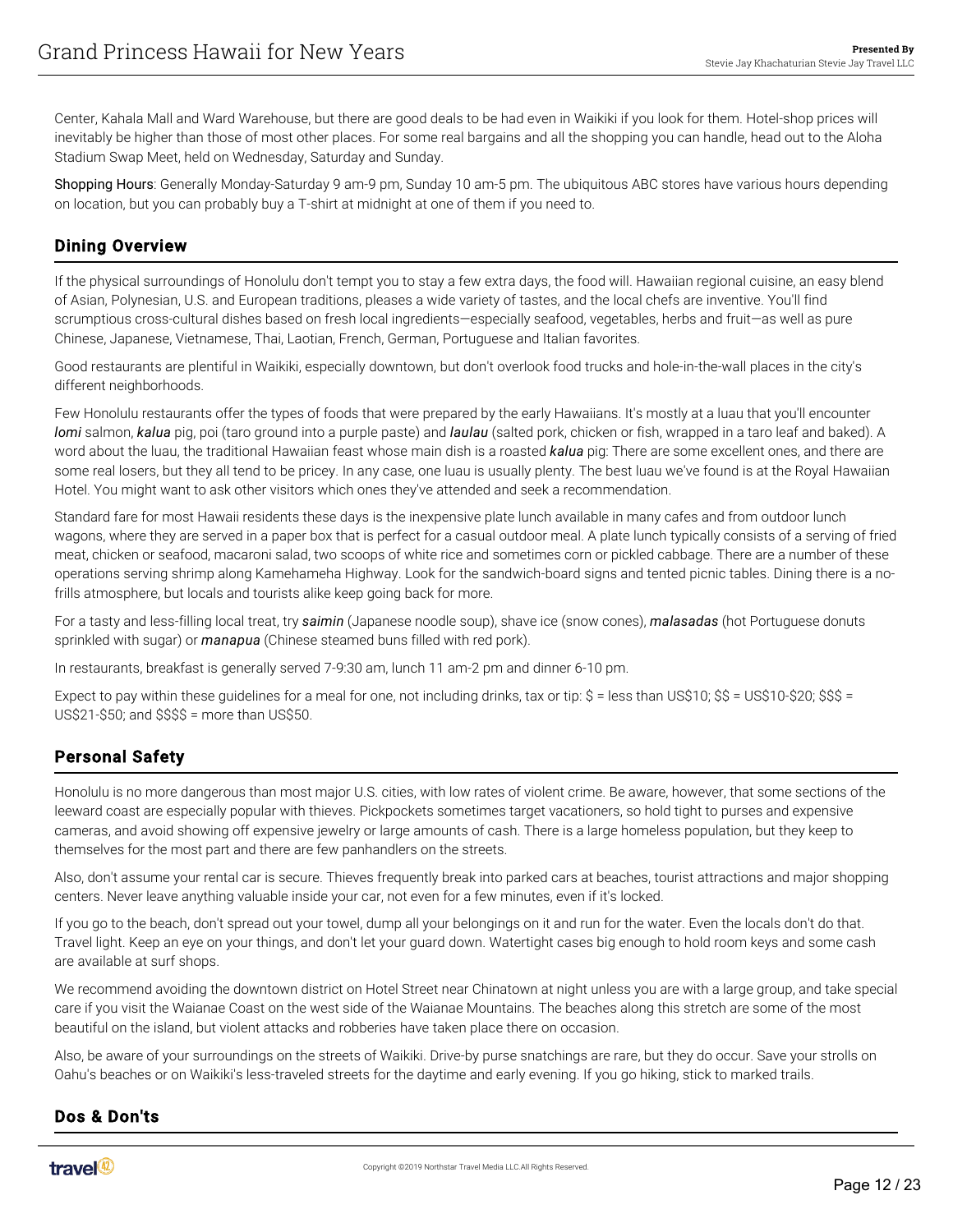Do pay attention to how Hawaii place names are pronounced. For instance, you'll be told to take the Likelike Highway to get to Kailua. That's not "like-like," as in rhymes with Ike, but is pronounced "Lee-KAY-Lee-KAY."

Don't refer to highways by their numbers. Except for the H-1, the H-2 and the H-3, residents call highways by name. Kamehameha (Kam) Highway, Farrington Highway, the Pali Highway, the Likelike Highway, Kahekili Highway and Kalanianaole (Kal) Highway probably all have numbers, but hardly anyone knows them.

Don't walk around in your bikini. Believe it or not, people in Hawaii don't wear bathing suits all day long. Have a modest coverup available for quick runs to the ABC store. Gentlemen, no one likes those sleeveless shirts except you.

Do take a surfing lesson (try tandem surfing) or take a ride in an outrigger canoe. Remember, this is where surfing was invented.

Do keep a fully charged cell phone handy, especially if you are going out on excursions or hikes. The global positioning capabilities of latemodel phones have been the key to rescuing many missing hikers in Hawaii's rain forests.

Do take your shoes off if you enter someone's home. It's a local custom and sign of respect. You'll see a slew of footwear outside or just inside the door.

Do take a lei-making class or try your hand at pounding *tapa* (the bark of the paper mulberry tree, which was used by early Hawaiians as cloth). These local crafts are an important part of Hawaii's culture. Go early to most luaus and you will usually have a chance to observe and try them.

Do learn the *shaka* sign (make a fist, extend thumb and pinkie, hold it up about head height, and swivel the wrist back and forth quickly). It's a local sign of greeting, agreement, or just to let someone know that everything is going well. Also useful as a thank-you when drivers let you change lanes.

Do wait your turn in the line-up if you go surfing. Local surfers don't appreciate line jumping.

## <span id="page-12-0"></span>Saturday, Jan 4, 2020

## <span id="page-12-1"></span>Kauai Island, Hawaii

Saturday, January 4, 2020

#### Introduction

Kauai Island is farther north and west than the other major Hawaiian Islands. It has dramatic craggy mountains, luxuriant valleys and many breezy beaches that have mostly managed to dodge excessive development. Yes, Kauai has many hotels, resort complexes and some of the state's best golf courses, but they're centralized in small pockets on the east, north and south sides of the island.

The landscape has also been protected by height restrictions—keeping buildings from towering over the coconut trees—and the interior of the island remains predominantly rural. As a result, it's the natural scenery that elicits the "Wows!" on Kauai.

Serious hikers should set aside an extra day or two just to hike Kauai's marvelous nature trails. Outdoor enthusiasts will also find challenging golf, whale-watching (December- to mid-April) and boat trips along the spectacular Na Pali Coast. This island is well-suited to travelers who enjoy nature—the scenery and abundance of outdoor activities are the highlight there; shopping and nightlife are relatively limited.

## **Highlights**

Sights—Hanalei Valley Lookout and its view of the north shore landscape; Hanapepe Valley Lookout; Kee Beach; the cliffs on Na Pali Coast.

Memorable Meals—The Beach House Restaurant in Poipu for great Pacific Rim innovations and fabulous ocean views; the creative and tasty tapas menu at Bar Acuda in Hanalei; Gaylord's Restaurant for island-sourced dining by torchlight.

Late Night-Live music and drinks at Trees Lounge in Kapaa; local sounds and dancing at the Bamboo Bar at Keoki's Paradise in Poipu.

Walks—The Koloa Heritage Trail through south-side points of interest; a self-guided tour of the native plants at scenic Limahuli Garden and Preserve on the north shore; farm animals, fruit trees and gardens at the Kilohana Estate.

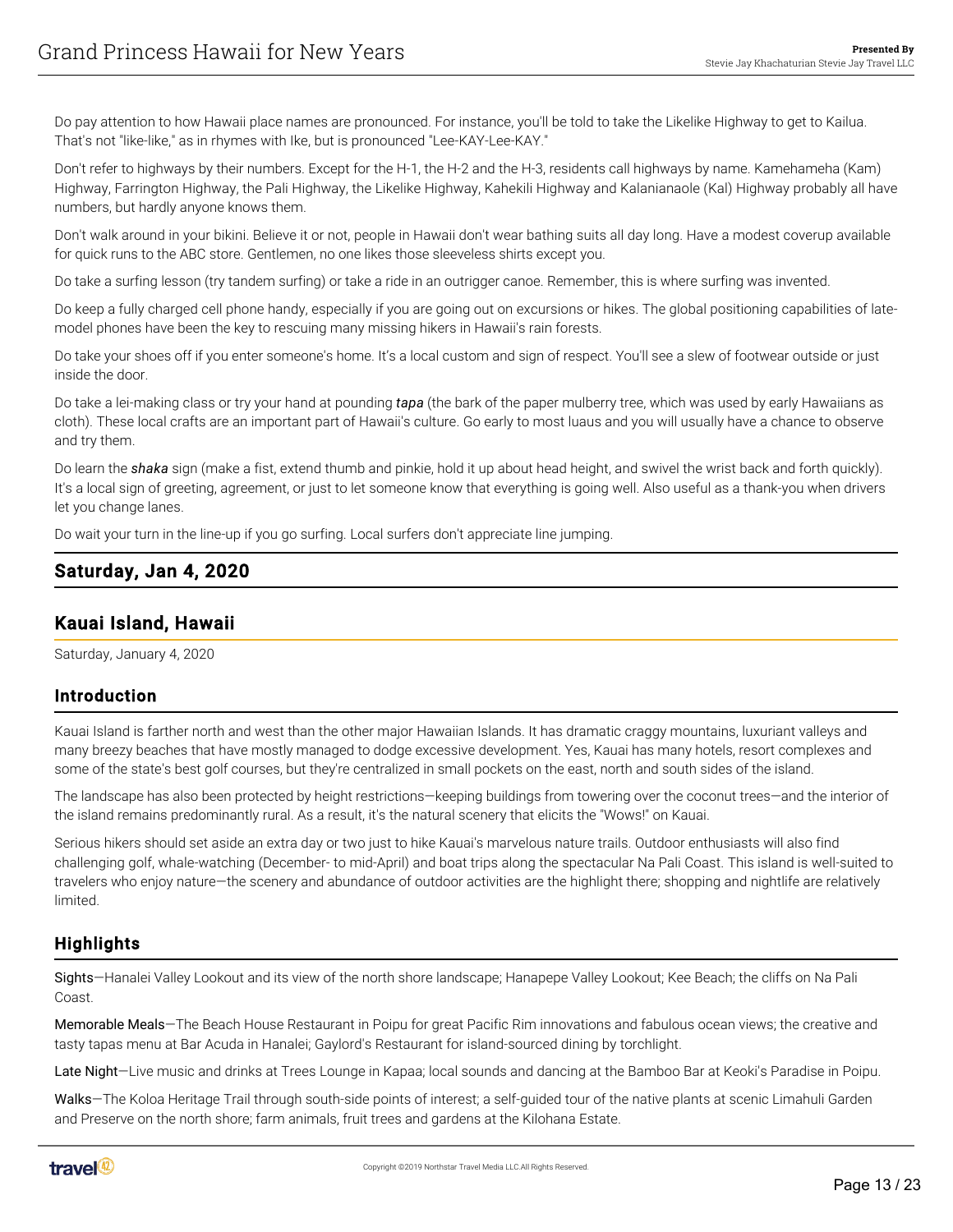Especially for Kids—Kamalani Playground in Lydgate Beach in Wailua; exploring with a boogie board or snorkel gear in the safe waters at Poipu Beach and Lydgate Beach; the Spouting Horn blowhole.

## Geography

The volcanic island of Kauai owes its sculpted beauty to 5 million years of pounding surf, enduring trade winds and steady rain showers. The sea cliffs of the northwest shore (Na Pali Coast) plunge into the ocean, creating quirky caves, cascading waterfalls and crescents of white sand.

Mostly impenetrable mountains stretch over much of the interior, giving way on the west side to Waimea Canyon, carved by one of the many rivers that flow from the mountains to the sea. Perfect beaches line the coastline, some protected by coral reefs and others opening into deep water.

#### **History**

Kauai, the oldest of the Hawaiian Islands, is also believed to have been the first stop for Polynesian voyagers. The broad, fertile river valleys were ideal for agriculture, and taro was widely cultivated from at least AD 700.

Kauai remained independent of the other islands until it received its first European visitor in 1778. Capt. James Cook made his first stop in the islands at Waimea, on Kauai's west side, ushering in dramatic social, cultural and environmental changes.

Kauai was the only island that was not conquered by Kamehameha in his quest to unite the Hawaiian Islands, but it eventually agreed to come under his rule. Missionaries began visiting Kauai in the early 1800s, and the island's abundant water was a magnet for sugar growers, with Koloa (on the south side) becoming the site of Hawaii's first sugar plantation.

U.S. interests in the islands grew, and following the sugar planters' illegal overthrow of the monarchy in 1893, for which the U.S. later apologized, Hawaii became a state in 1959.

The sugar industry collapsed in the late 1990s, and the mills and plantations gradually closed. The island's last plantation, Gay & Robinson, closed in 2009. Kauai began to focus on coffee and is now the state's leading producer. Tourism, however, has long been the mainstay of the economy.

#### Potpourri

Kauai has more endangered Hawaiian monk seals than any of the other main Hawaiian Islands. They're attracted to the peaceful beaches, where they sleep in the sun and raise their pups.

Kauai landscapes have been featured in more films than any other Hawaiian Island.

Kauai and Lanai are the only Hawaiian Islands to escape the introduction of the mongoose. It was imported to control rats in the sugar fields, but it also preys upon ground-nesting native birds. As a result, the spectacular Laysan albatross nests there, along with the endangered state bird, the nene.

Kauai boasts the westernmost inhabited spot in the U.S. The Northwestern Hawaiian Islands are technically uninhabited, although U.S. Fish and Wildlife Service personnel and support staff stay there on a temporary basis.

The approximately 400 in/1,016 cm of rain that falls on Mount Waialeale each year makes this part of the island one of the wettest spots on earth.

Chickens and crowing roosters run loose throughout Kauai. The Polynesians introduced jungle chickens centuries ago, but their numbers and hardiness got a boost when fighting chickens got loose from their cages during Hurricane Iniki in 1992. With few predators, their numbers have skyrocketed.

Kauai has the only navigable rivers in Hawaii.

#### Sightseeing

Most of Kauai's attractions can be found in nature. Visitors won't want to miss the various overlooks along the coastal roads or a boat

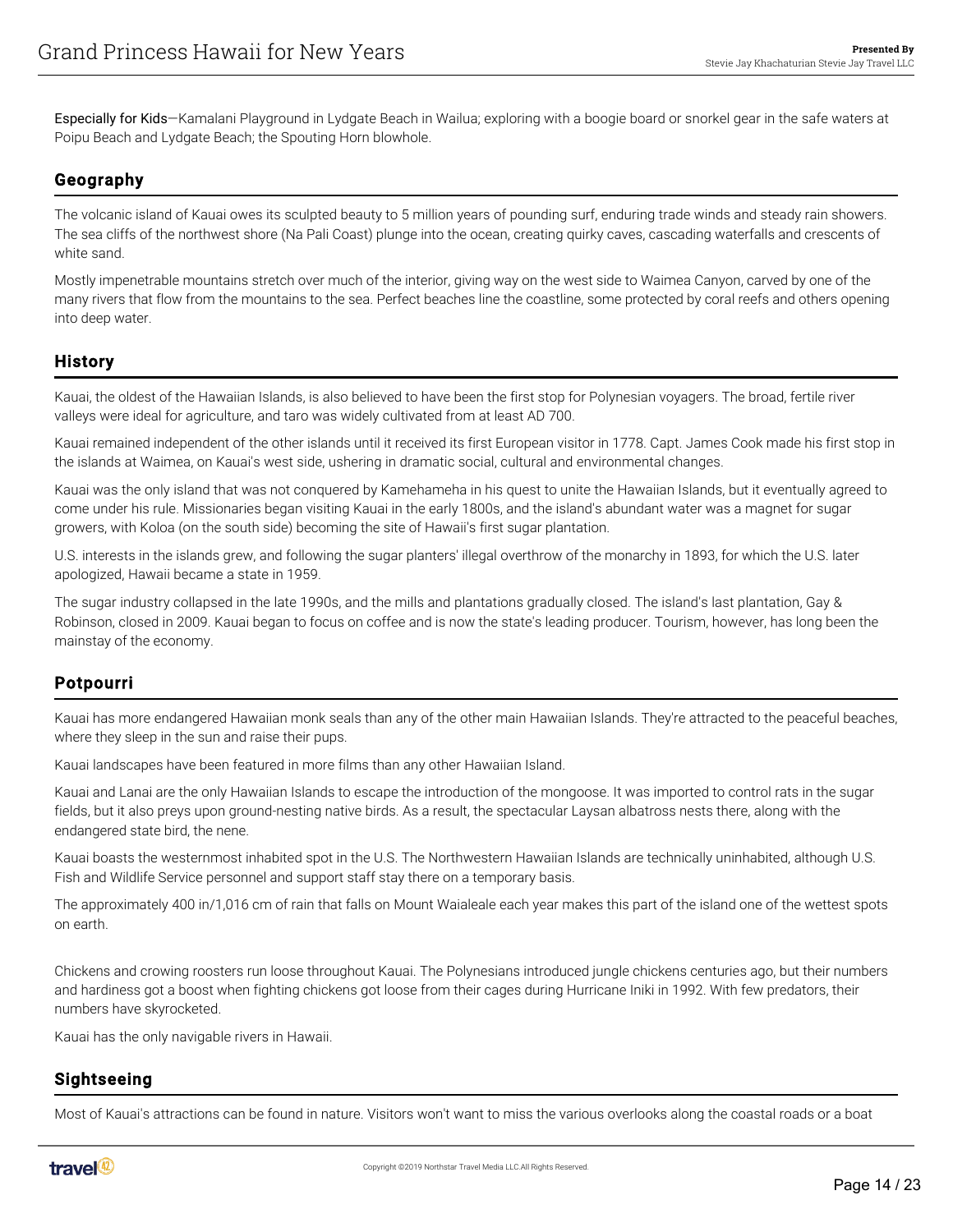excursion along Na Pali Coast. Kayaking and boat trips along the Wailua River, the only truly navigable fresh waterway in Hawaii, and hiking in Waimea Canyon are also popular.

#### Recreation

Kauai is a paradise for outdoor activities. Active sports are plentiful and include snorkeling, swimming, bodysurfing, boogie boarding, surfing, windsurfing, kitesurfing, kayaking, hiking, golf, tennis, horseback riding, and even inner tubing and ziplining.

Tamer activities include excellent bird-watching and sunbathing.

#### Shopping

There are plenty of shopping opportunities in Kauai, and some shops have shuttle buses to ensure that visitors without cars and those from cruise ships won't leave the island without souvenirs.

Be aware that the local shops recommended by tour operators, taxi drivers and cruise ships generally pay for the privilege.

Shopping Hours: Shops in resort areas tend to be open later than elsewhere, but most stores are open daily 9 am-7 pm.

#### Dining Overview

Kauai has an eclectic assortment of restaurants. The usual array of U.S. fast-food restaurants is present, as are upscale hotel eateries. In between are steak houses and burger joints, as well as Chinese, Japanese, Filipino and Thai restaurants.

If you haven't sampled a Hawaiian-style plate lunch, do so on Kauai. Plate lunches include one or more meat, fish or chicken entree, as well as two scoops of rice and macaroni salad. For breakfast, island fare often includes eggs, rice and Portuguese sausage. If you don't have time for a sit-down lunch, plenty of takeout places sell plate lunches and sandwiches.

Expect to pay within these guidelines for dinner for one, not including drinks, tax or tip: \$ = less than US\$10; \$\$ = US\$10-\$20; \$\$\$ = US\$21-\$50; and \$\$\$\$ = more than US\$50.

## Personal Safety

Generally, Kauai is a safe destination for visitors. Violent crime is rare, but property crimes are not. Car break-ins are very common in parking lots at the more secluded beaches and trailheads. It's best to leave the vehicle unlocked, with no valuables anywhere inside. Don't leave your purse, wallet or other valuables unattended on the beach.

Thefts are increasingly common at vacation rentals; be sure to lock doors and don't leave any valuables on decks and porches. Be sure to buckle up when driving, as Kauai police are strict about personal safety and uphold the state's seat belt law.

For more information on how to stay safe when visiting Hawaii, visit the Travel Smart Hawaii website. http://www.travelsmarthawaii.com/en.

## Dos & Don'ts

Don't walk between the sea and anyone who is fishing.

Don't approach monk seals or *honu* (turtles) on the beach. They're both protected by law.

Do keep in mind that the island lifestyle is casual, open and relaxed. Expect things to move at a slower pace.

Don't speed while driving, always wear your seat belt, and be courteous and let other motorists into traffic.

Do expect very dark roads at night and generally slow going if you're driving; plan your outings accordingly.

Do pull over and let other cars pass if a line of cars is building up behind you.

Don't turn your back on the sea while standing on oceanside rocks or beaches, especially on Kauai's north and west shores. Many who are swept into the sea by rogue waves don't survive.

Do learn two of the most commonly used Hawaiian words. *Aloha* (ah-low-ha) means much more than simply hello or goodbye, but that's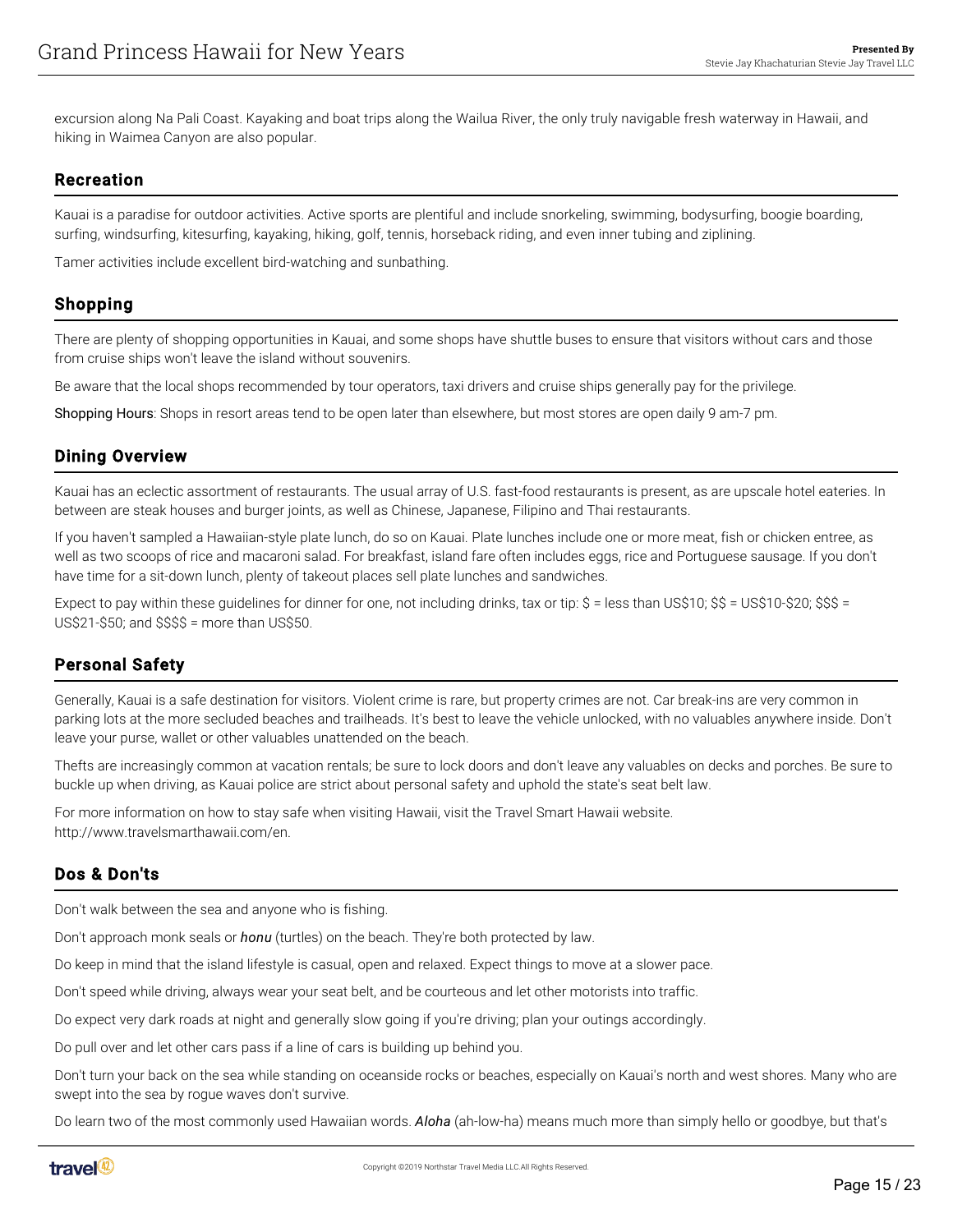how you'll hear it used most often. *Mahalo* (mah-hall-oh) means thank you.

#### <span id="page-15-0"></span>Sunday, Jan 5, 2020

#### <span id="page-15-1"></span>Maui Island, Hawaii

Sunday, January 5, 2020

#### Introduction

The island of Maui, Hawaii, deserves its reputation as a top vacation destination: It's covered with pristine white-sand beaches, calm ocean bays and thrilling surf, stunning mountain and volcano vistas, sugarcane fields, highland ranches, waterfall-fed pools and twisting mountain roads.

But Maui is no hidden gem—it's the second most-visited Hawaiian island, and you'll have to do some work to find tropical solitude. Still, Maui's beauty and the mix of different areas make it a good choice. Regardless of where you're staying, the entire island can be seen in a series of day trips.

Most Maui hotels and resorts line the leeward, dry western shores of the island in West Maui and South Maui. The majority of the island's visitors stay there. Beyond the perimeters of the beautiful resort areas, however, the rest of Maui is open for exploration.

#### **Highlights**

Sights—Whale-watching December-April in the shallow ocean channels or by boat; lounging on any of the island's fantastic beaches; Art Night Fridays in Lahaina.

Museums—Alexander and Baldwin Sugar Museum; Bailey House Museum; Hana Cultural Center.

Memorable Meals—An appetizer and a drink at the secluded Mama's Fish House outside Pa'ia; sushi at Sansei Seafood Restaurant and Sushi Bar; celebrity chef cuisine at Star Noodle; dinner and a show at the Old Lahaina Luau.

Late Night—Local entertainers at Charley's Restaurant & Saloon in Pa'ia; *Ulalena* at the Maui Theatre, the live show of Hawaii's history; bar crawling along Lahaina's strip of historic whaling-era bars.

Walks—The short, paved walk to view the Iao Needle cinder cone in Iao Valley State Park; any of the public walkways near the resorts; a stroll along the path stretching across Ka'anapali Beach; the manicured coastal trail in Wailea.

Especially for Kids—The walk-through aquarium tunnel of Maui Ocean Center; the Maui Golf & Sports Park for miniature golf, bumper boats and the X-treme trampoline; the ziplines at Maui Tropical Plantation.

#### Geography

Maui's shape resembles a lopsided figure-eight, composed of two volcanoes. The dormant volcano Haleakala (10,000 ft/3,000 m tall) and the rolling hills of Upcountry Maui are to the east. On the opposite side are the dramatic mountains of the West Maui Range (with peaks rising more than 5,000 ft/1,500 m).

In between, a central valley cleaves the island, giving Maui its nickname, the Valley Isle. The island's major roads and towns follow the coastline and run along the central valley. Maui overlooks the neighboring volcanic islands of Hawaii, Molokai, Lanai and Kahoolawe, and the crescent-shaped Molokini.

#### **History**

Polynesian navigators from the Marquesas Islands and Tahiti journeyed thousands of miles/kilometers to first settle the chain of Hawaiian Islands beginning around AD 500. Maui's Chief Kahekili was the first to nearly unite the islands under one command, but it wasn't until 1810 that King Kamehameha of the Big Island accomplished the feat. Lahaina, Maui, served as the Kingdom of Hawaii's capital from 1820 to 1845.

British Capt. James Cook made the first recorded Western contact in 1778. International trade in sandalwood, whaling, sugar and

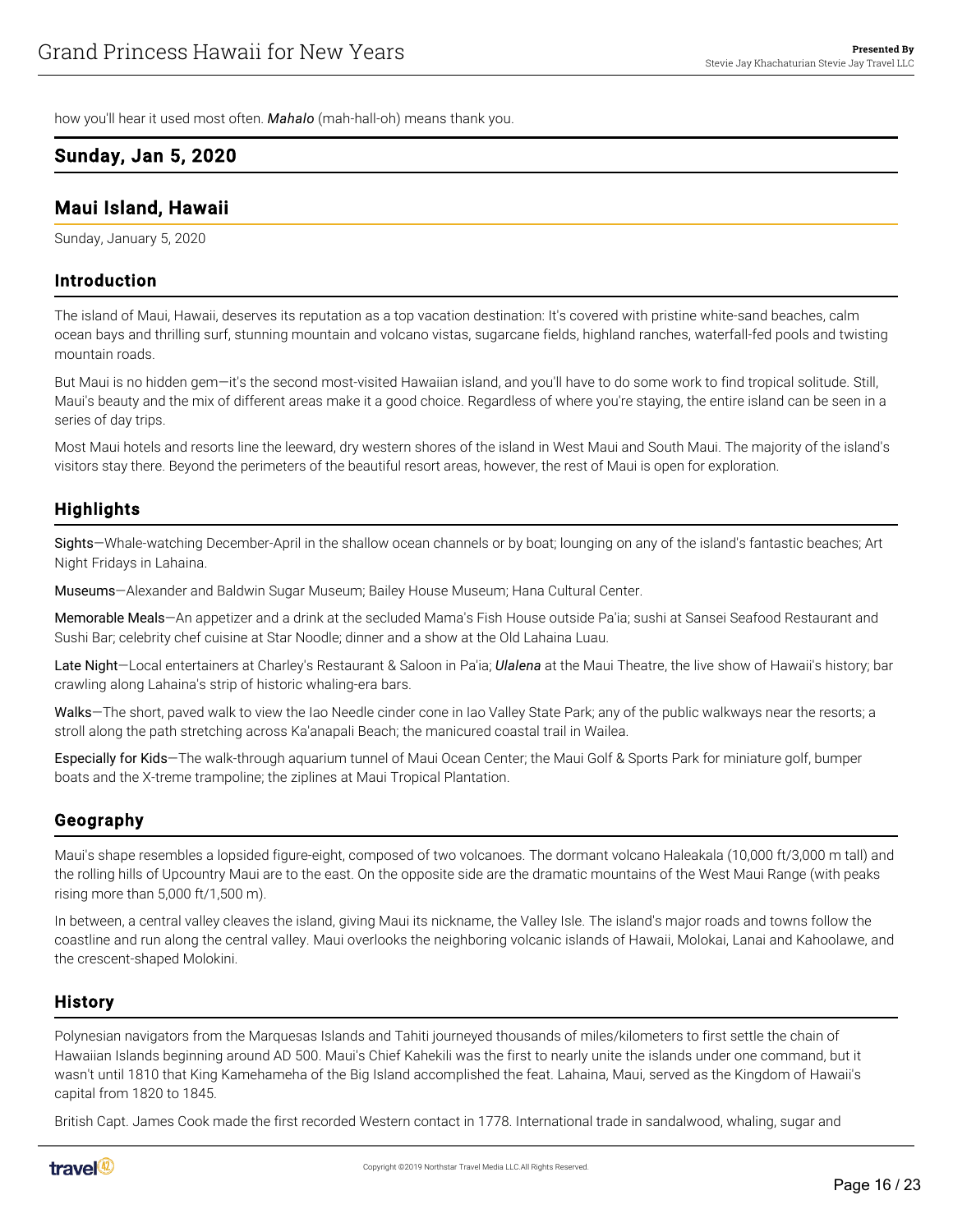pineapple developed in the 1800s. The islands became known for their sugarcane plantations, and immigrant workers arrived from around the world. At the same time, Christian missionaries arrived on the islands from the U.S.

The Hawaiian monarchy was overthrown in 1893 and six years later, the U.S. annexed the islands. Hawaii became the 50th state in 1959.

The mainstay of the economy, the sugarcane industry, began to falter in the 1990s. The state has since diversified to other industries, including tourism, agriculture and construction.

## Potpourri

Removing stones or sand from Hawaii is not only archaeologically and environmentally frowned upon, but locals believe all rocks belong to volcano goddess Pele and doing so will invite her wrath. Each year visitors mail back stones and sand to visitor bureaus and other offices, citing bad luck.

Bats are the only warm-blooded land animals native to Hawaii. The mongoose was imported from India to eradicate rats, thought to have stowed away on boats to run rampant there. The experiment was a failure: The mongoose hunts in daytime, while rats are nocturnal.

There are no billboards on Maui to mar the views.

Every winter some of the world's best surfers compete on waves towering more than 40 ft/12 m at Maui's famed Jaws surf break. Spectators can watch safely from the cliffs above as Jet Skis tow the surfers into the waves.

The oldest school west of the Mississippi is the Lahainaluna School in Lahaina, established in 1831 by U.S. missionaries.

Hawaiian written language, devised by missionaries, uses only seven consonants: h, k, l, m, n, p and w along with the vowels a, e, i, o and u.

Pi'ilani Heiau, at the Kahanu National Tropical Botanical Garden, is the largest temple complex remaining in all of Polynesia.

#### Sightseeing

Spend an afternoon or evening exploring Lahaina Town. Get up before dawn for the drive up the Haleakala volcano to see the sunrise at the crater. Allow a day to drive the Hana Highway; it is a road that is meant to be savored.

Make sure you also take time to learn some of the island's history at one of the museums and to learn about some of the island's flora at one of the nurseries or botanical gardens.

#### Recreation

Because of its fabulous weather and warm, inviting ocean waters, outdoor activities and watersports are highly popular on Maui. Snorkel in the submerged bowl of Molokini Crater, where parrotfish and other dazzling tropical specimens dart among the cauliflower coral. Explore the island's coastline on a sea kayaking tour, ride along lush tropical trails on horseback or take a helicopter tour above the otherwise inaccessible valleys of the upcountry slopes.

Whale-watching is a popular activity December-April. Visitors often seek out McGregor Point on Honoapi'ilani Highway 30 for its ocean views and vista of South Maui. It is a prime spot to watch the whales breach.

#### Shopping

Maui's shopping options range from inexpensive novelty gift shops to upscale luxury boutiques.

Kitsch is alive and well in Maui's souvenir stores: You'll find dolphin ashtrays, glass whale paperweights, shell jewelry boxes, "Just Mauied" T-shirts and grass skirts. But the island also has other souvenir possibilities.

Look for *pareau* (colorful skirts worn over swimwear), Hawaiian shirts, handmade tapa products (a soft paperlike material made from the bark of the mulberry tree), freshwater pearls, *kukui*-nut jewelry, handmade quilts, koa-wood sculptures, tropical-fruit jams and teas, macadamia nuts and Kona coffee. Tropical fruits and flowers are also available but must be approved for export (many stores will ship products for you).

Front Street in Lahaina probably has the island's largest collection of small shops and art galleries. Everything from T-shirt stalls to fine

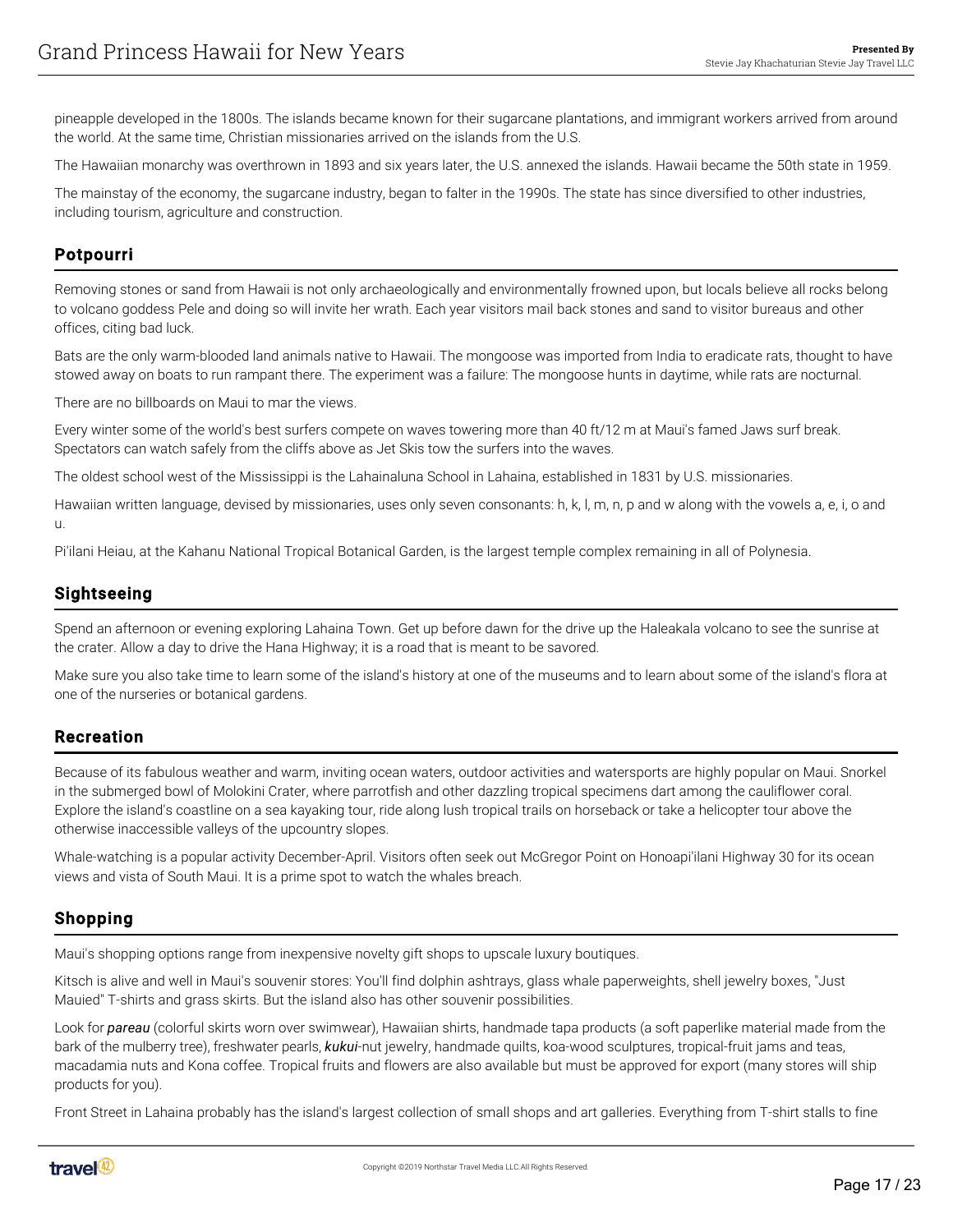jewelry stores are there. Shopping can be crowded and chaotic, depending on the day and time, but it's a fun place to people-watch.

Shopping centers are dotted across the island. Don't overlook the shopping arcades in the big hotels—you won't find many bargains there, but you'll almost always discover unusual shops and gift ideas.

Various shuttle buses operate within the Lahaina-Ka'anapali, Kapalua and Wailea areas and provide shuttle service to and from the main shopping centers, golf courses and the resorts. Inquire with the hotel concierge or desk staff.

Shopping Hours: Monday-Saturday 9 am-9 pm and Sunday 10 am-6 pm. Some shopping malls may stay open later in the evenings.

#### Dining Overview

Maui's steady stream of visitors supports a thriving and diverse restaurant scene. You can enjoy the best of Asian, American, French, Italian and Polynesian cuisines, and often a blend of the styles and flavors are featured on the menus. Hawaiian regional cuisine is an outgrowth of local chefs using innovative techniques on the freshest local ingredients. Fresh seafood, herbs and vegetables from Upcountry farms combine for some memorable meals.

Maui has a couple of its own specialties. Be sure to sample the Maui onion. Similar to Georgia's Vidalia onion, it's so sweet it can be eaten almost like an apple. (Try the creamy Maui onion soup.) The purple Molokai sweet potato makes for a visual treat. Maui Potato Chips, a local brand made from Maui potatoes, go well with any sandwich. It's also easy to find Taro Chips, which are purple or brown and have a hearty flavor. The ubiquitous plate lunch typically provides an inexpensive and generously portioned two scoops of rice, macaroni salad, and beef, fish, pork or chicken with gravy.

The ambience of most establishments reflects the indoor-outdoor and casual spirit of Hawaii. The majority of restaurants, not surprisingly, are located where the tourists are in West and South Maui. Versions of the luau are offered at many hotels and other venues. They usually include Hawaiian music and dance as well as food (*kalua* pig, poi and other dishes).

*Note*: Maui County law prohibits guests from taking their own wine or liquor into licensed establishments. This "no corkage" policy applies to restaurants and large banquets at licensed facilities. You must order from their wine lists. If the venue does not have a liquor license, it may permit you to take your own for a corkage fee.

Expect to pay within these guidelines for a meal for one, not including drinks, tax or tip: \$ = less than US\$10; \$\$ = US\$10-\$20; \$\$\$ = US\$21-\$50; and \$\$\$\$ = more than US\$50.

#### Personal Safety

Violent crime is minimal in Maui, but take the same precautions you would elsewhere: Use common sense and be aware of your surroundings, especially at night and in bars. Don't leave valuables unattended at the beach, and never leave anything of value inside a parked car, even if it's locked. Locals leave their cars unlocked to avoid broken windows. Rental cars are common targets at trail heads and remote beaches.

If a sign says "*Kapu*," that is Hawaiian for "off-limits," meaning keep out. It is best to follow these warnings and do not venture where you are not welcome (most likely private property).

#### Dos & Don'ts

Do make an attempt to pronounce Hawaiian words correctly (sounding out all of the vowels) when dealing with locals. Don't attempt to be friendly by speaking bad pidgin to local residents.

Do make arrangements to watch the whales when the season arrives, but don't stop in the middle of the road to gawk at them offshore.

Do enjoy and respect the tropical ocean. Don't step or stand on coral, which can kill it (and besides, coral is very sharp and can cut you), and don't turn your back on the waves (the currents can be strong).

Do relax and ease into "Hawaiian time." Don't be impatient on the highways.

Do enjoy the breathtaking views on the Hana Highway. Pull over and let faster cars behind you pass.

Do stay on trails when hiking to avoid inadvertently damaging endemic or endangered plants, such as the silversword.

Do make an effort to learn about Hawaiian culture and history while visiting. Maui is more than just a pretty resort destination; cultural

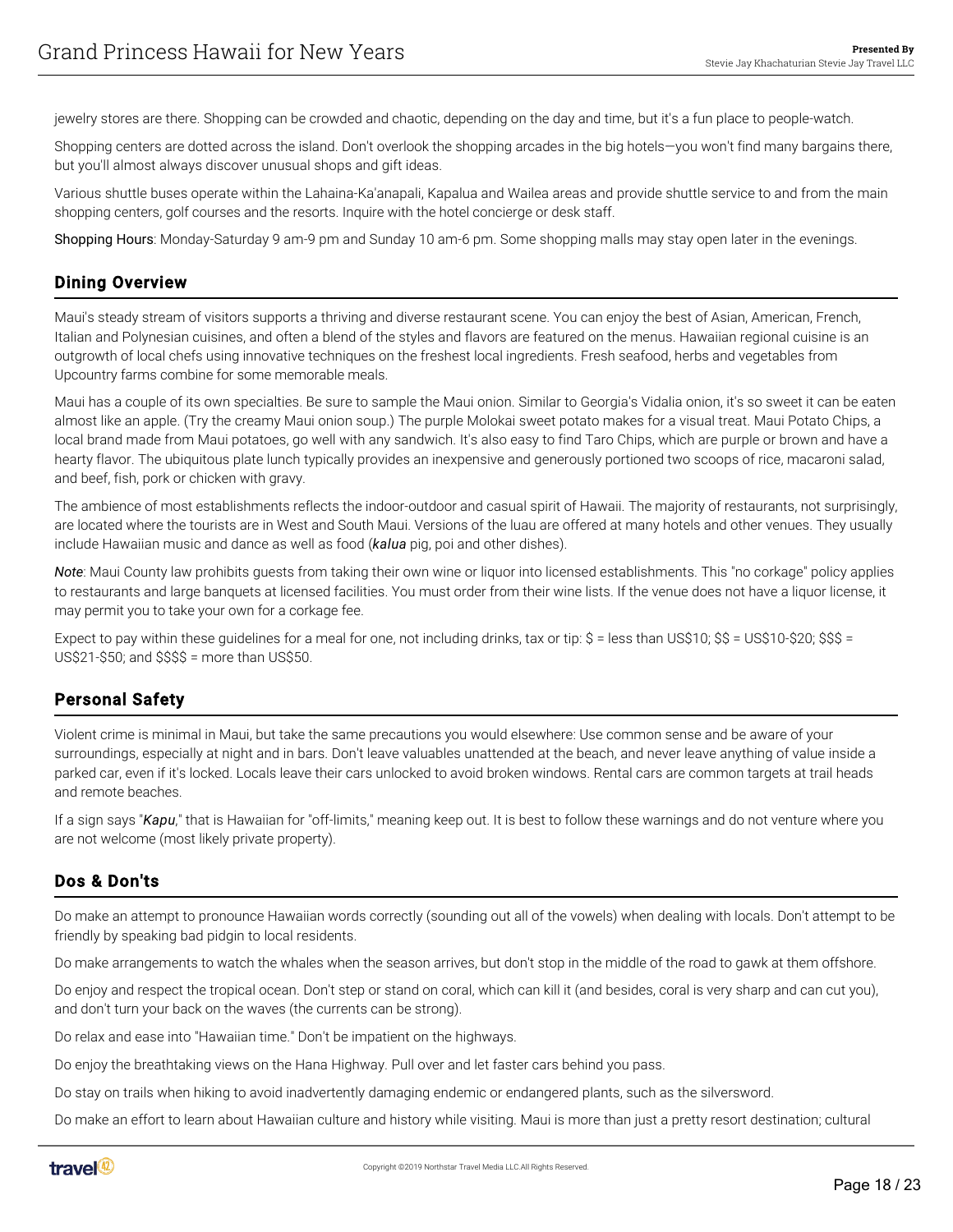exhibits and classes proliferate.

Do wear "slippers" (rubber sandals, or flip-flops), even out to dinner. Do take your shoes off before entering anyone's home.

Do buy "Made in Maui" products whenever possible and support Maui self-sustainability by shopping at local farmers markets.

Don't waste your valuable vacation time at a time-share presentation just for free activities tickets or discounts unless you are truly interested in owning a vacation week. Do ask a lot of questions when you are on the tour.

Do use public transportation instead of driving whenever possible. Be careful on bicycles or scooters or when walking, as shoulders are narrow and streets are not typically pedestrian- or bike-friendly.

Do accept a lei greeting (unless you are allergic). Both men and women wear flower leis, which are often presented with a kiss on the cheek. And ladies, feel free to tuck a flower behind your ear.

# <span id="page-18-0"></span>Friday, Jan 10, 2020

# <span id="page-18-1"></span>Ensenada, Baja California Norte, Mexico

Friday, January 10, 2020

#### Introduction

It's said that Ensenada, Mexico—one of Mexico's busiest ports—is built around a bar. Although that's not true (fishing and wineries remain its economic mainstays), Hussong's Cantina has enticed revelers to Ensenada since 1892—a date that's easy to believe once visitors see the legendary watering hole's clapboard exterior and scarred wooden floors covered in sawdust. Most tourist dollars are spent by U.S. partygoers who drive south or arrive on cruise ships out of Southern California.

Another of Ensenada's attractions is the low-key and truly Mexican flavor of its reasonably priced restaurants, shops and hotels—all only 65 mi/105 km south of the U.S.-Mexico border. These are rapidly succumbing to mass tourism and all that it entails, but for the moment they are wonderful enclaves of culture and cuisine, and in a much safer setting than most of the border towns offer.

Visitors soon find, however, that Ensenada isn't really a beach resort: The closest beach is a 15-minute drive away, and the most important occupant of the waterfront boulevard is a bustling fish market. But while Ensenada has neither the beachfront boardwalk of Puerto Vallarta nor Mazatlan's "Golden Zone" of beaches and bars, it does boast an earthy attraction and friendly people in an authentic Mexican environment.

The lack of palm-lined coves and colonial architecture doesn't keep tourists away. Visitors to Ensenada can visit a cantina or sidewalk cafe and stroll through the market and adjoining seafood eateries. Tourists browse along the main shopping district, Avenida Lopez Mateos, with its sidewalks, refurbished storefronts and ornate streetlamps. Visitors can also enjoy good wine from gold-green Guadalupe Valley outside the city.

Ensenada serves as the gateway to the fabled Baja Peninsula and is considered one of the best sportfishing ports anywhere along the Pacific.

## **Highlights**

Sights—Fabulous views of the harbor, city and one of the largest flags you'll ever see from El Mirador on Chapultepec Hill; the ocean geyser at La Bufadora; the Valle de Guadalupe wine region; world-class sportfishing, surfing and wind surfing.

Museums—The Museo del Puerto; the Museo Historico Regional de Ensenada; and the Museo de Historia de Ensenada.

Memorable Meals—Fresh fish tacos at one of the food stands facing Ensenada's daily fish market; seafood at La Cocedora de Langosta.

Late Night-Loud music and dancing at Papas and Beer; a visit to Hussong's Cantina.

Walks—Strolling along La Ventana al Mar (Window to the Sea) park or the *malecon* (ocean-facing boulevard).

Especially for Kids—Go-karts and family fun at the Epocas Family Amusement Center.

# Geography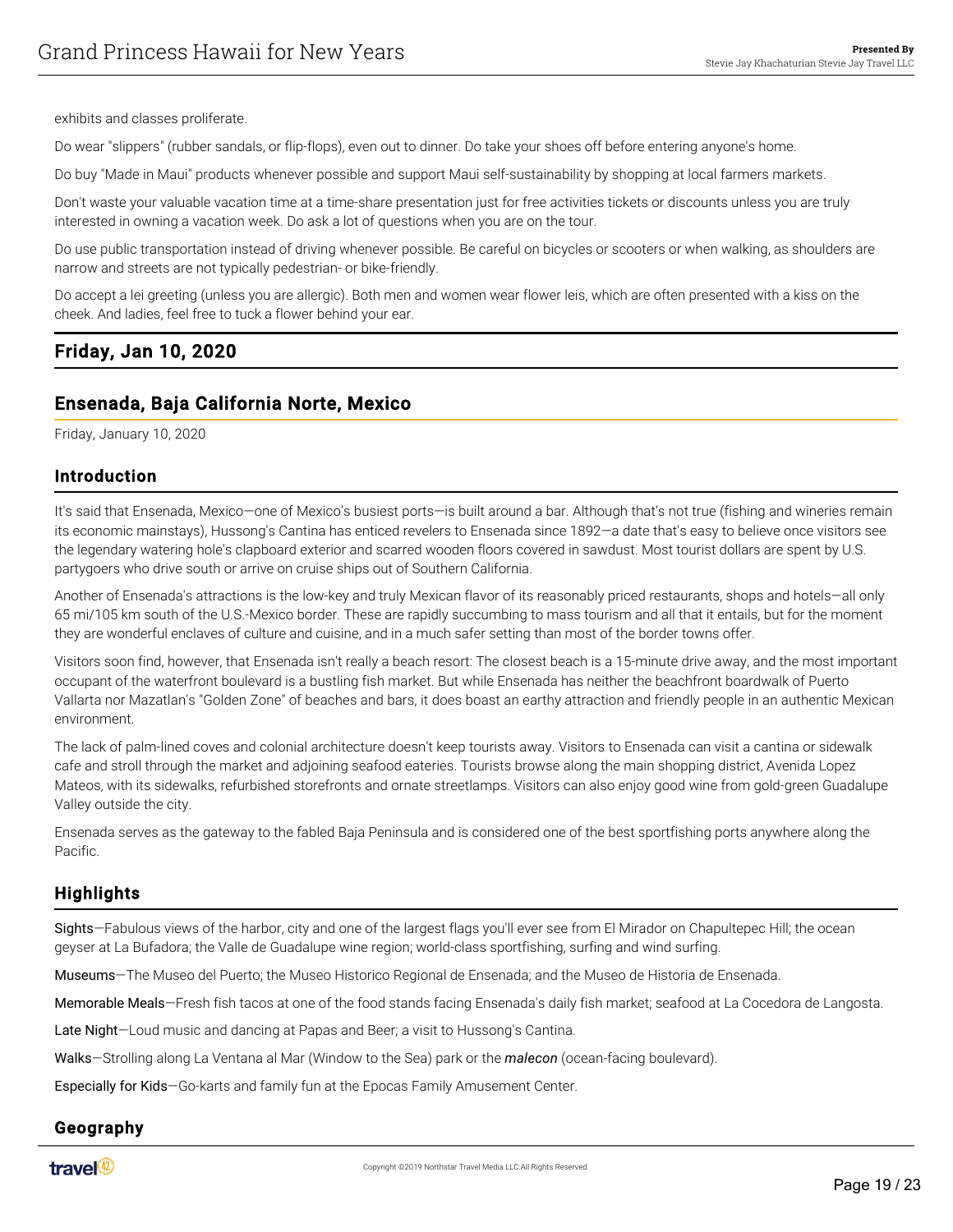Downtown Ensenada faces Todos Santos Bay (All Saints' Bay), which curves along the waterfront Bulevar Lazaro Cardenas (formerly Costero, and still often referred to by that name). Most of the restaurants, shops and businesses geared toward tourists are along the waterfront and Avenida Lopez Mateos (known as Calle Primera or First Street), one block inland. Ensenada's best beaches are about a 15 minute drive south of town. Islas Todos Santos, a pair of islands located two hours offshore by boat, draw ever-increasing numbers for surfing.

#### History

Good fishing may have been what enticed the nomadic Yumano Indians, the first known visitors to the region, but they never established a permanent settlement. Portuguese explorer Juan Rodriguez Cabrillo (exploring in the name of Spain) stopped briefly in the area in September 1542, and called it San Mateo. Nearly 60 years later, in 1602, Sebastian Vizcaino renamed the bay Bahia de Todos Santos. He dubbed the shore Ensenada de Todos Santos, which means "cove of all saints" in Spanish. Even Junipero Serro stopped in on Ensenada, but only briefly, and no missions were founded there.

In 1806, Alferez Jose Manuel Ruiz, a commander of the border territory, bought Ensenada from Gov. Jose Joaquín Arrillaga for 2 pesos. He used the land only for ranching. In 1824, Ruiz returned to his hometown Loreto and sold the land to his son-in-law, Francisco Gastelum for 600 pesos. Gastelum and his family became the first nonnative residents of Ensenda.

Mexico won its independence from Spain in 1810 and became its own country in 1821. In 1848, the treaty of Guadalupe Hildago was signed, splitting Alta and Baja Californias. In 1854, American William Walker invaded the territory and named the Gastelum house Fort McKibbin. His occupation was short lived, however. A guerilla group, led by Antonio Melendez, took the area back for Mexico.

Then it languished for nearly 20 years with few settlers from south of Baja and other parts of Mexico, until the gold strike in 1870. This established Ensenada as a port, since people preferred to do business by sea instead of the lengthy land travel through Tijuana. Once the mines were depleted, Ensenada drifted into obscurity again until the 1920s, when film idols bucking U.S. Prohibition started driving down to indulge themselves.

In the 1930s, a paved road was built between Tijuana and Ensenada ensuring the small but steady stream of tourists from the U.S. Migration doubled from interior Mexico during World War II, when Ensenada became a military base. Another boost to the economy came when Californians started building vacation homes around Ensenada.

Nonetheless, the town still retains a strong Mexican flavor, though it is less obvious when the cruise ships call, bringing millions of tourist per year to this once-sleepy town. Even when business is booming, locals approach their work with a sense of calm, certain that everything absolutely necessary will get done *eventually*. Visitors soon slip into the same pace. Just relax and sing along with the mariachis, and remember that *manana* means just that—tomorrow (maybe), not today.

#### Potpourri

Filibuster William Walker invaded Baja California in 1853, declaring it the Republic of Lower California, and made Ensenada his headquarters, living in the only house in town. He wanted to annex Lower California to the U.S. as a slave state but failed.

Following the end of the Civil War, a wave of U.S. adventurers immigrated to Ensenada hoping to make a fortune from the 1870 gold rush.

"Poker Charlie," a local character of the 1890s when Ensenada was still a frontier town, claimed to own the only kangaroo racehorse, a mix of coyote and burro.

Ensenada hosts one of Baja's largest Carnival celebrations, with parades, fiestas and dances. In general, the city's high season corresponds with U.S. holidays—expect crowds during the summer months as well as during spring break, Memorial Day, the Fourth of July and Labor Day.

Todos Santos Islands have hosted the world's most famous surfing contest—Billabong—several times. Waves in excess of 50 ft/17 m are common there and are the largest anywhere along the Pacific coast.

Most immigrants to the areas surrounding Ensenada are not from the U.S. (except for winter residents) or even Mexico, but rather are descended from religious emigres from Russia. Many local vineyards were founded by these immigrants, known as Molokans.

## <span id="page-19-1"></span><span id="page-19-0"></span>Chez Panisse, Berkeley, CA

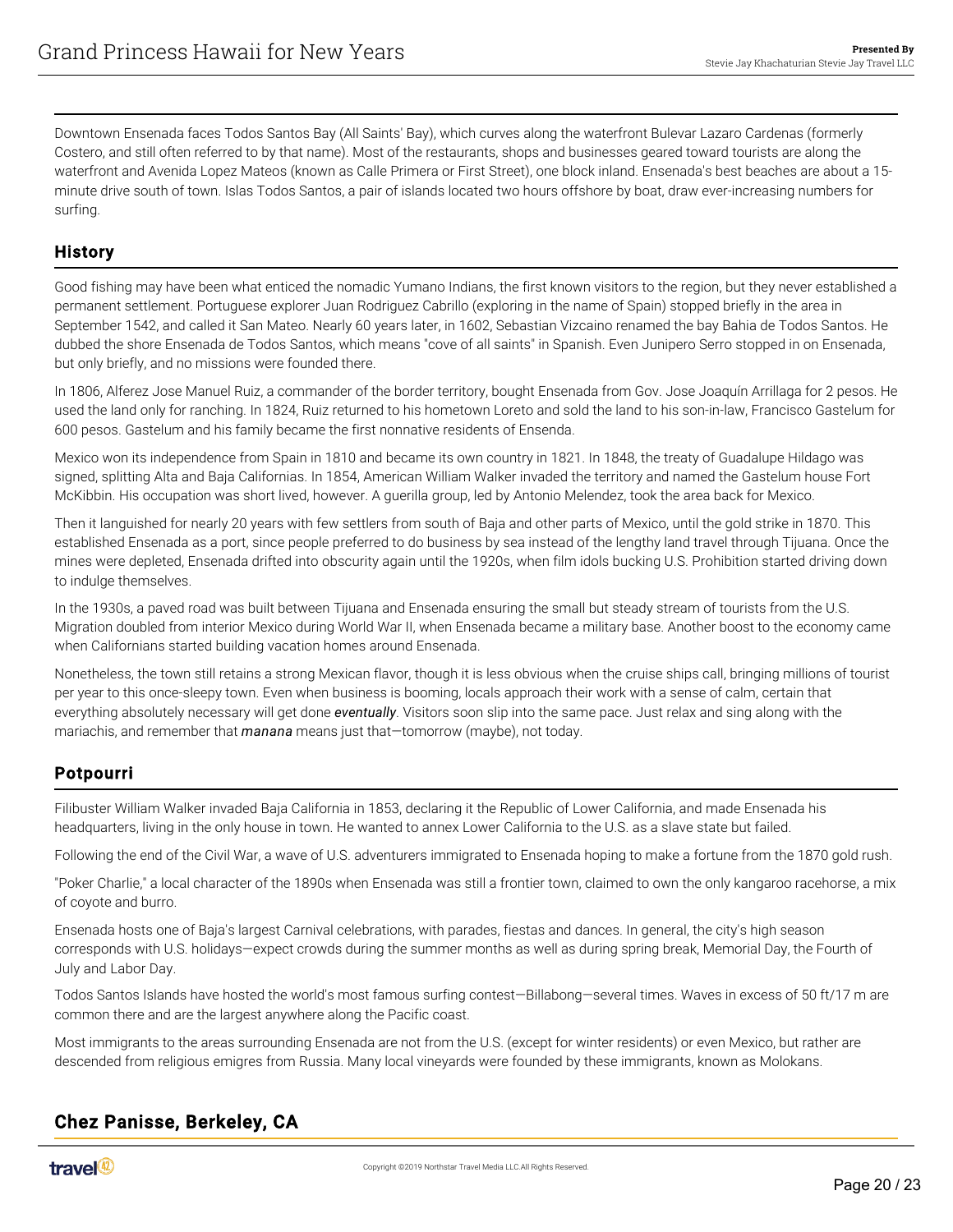

#### Chez Panisse, Berkeley, CA

1517 Shattuck Ave. Berkeley, CA Phone: 510-548-5049 (restaurant) or 510-548-5049 (cafe) <http://www.chezpanisse.com>

#### Monday-Thursday 5:30-8:45 pm, Friday and Saturday 6-9:15 pm. Reservations required for the restaurant; reservations for the cafe

#### Delancey Street Restaurant, San Francisco, CA

are highly recommended. \$\$-\$\$\$\$. Most major credit cards.

Located on the Embarcadero at Pier 30, this restaurant is the brainchild of the Delancey Street Foundation, with employees all part of the self-help treatment center for victims of substance abuse and felons looking to get their feet back on the ground. No backwater dive, this place boasts a corner locale with an outdoor terrace that has to-die-for views of the Bay Bridge and the Bay. The menu is comprised of comfort fare, and you won't find a less costly salmon or steak dinner in the city. Beer and wine flow freely, and the vintage room harkens back to gas-lamp diners of the past. The cafe-cum-bookstore around the corner is also run by the Delancey Street Foundation.

This is where modern California cuisine was born. Culinary visionary Alice Waters led the way, insisting upon using only organically grown vegetables and chemical-free meats. With a casual upstairs cafe and an elegant downstairs restaurant, this great American option has something for everyone. There's a prixfixe menu every night in the restaurant, and the same dish is rarely served two nights in a row. This citadel is well worth a trip across

Tuesday-Sunday 11 am-11 pm.

Chez Panisse, Berkeley, CA

the Bay Bridge.

# <span id="page-20-0"></span>Delancey Street Restaurant, San Francisco, CA



#### Delancey Street Restaurant, San Francisco, CA

The Embarcadero (at Brannan) San Francisco, CA Phone: 415-512-5179 <http://www.delanceystreetfoundation.org/enterrestaurant.php>

# <span id="page-20-1"></span>Foreign Cinema, San Francisco, CA



#### Foreign Cinema, San Francisco, CA

Within the chrome and brick exterior, the simple and robust California and Mediterranean cuisine is the star at this popular restaurant in the Mission District. Foreign films flicker on a back wall of the heated patio as diners enjoy the ever-changing menu. The weekend brunch oyster bar is a perennial favorite. Seating is available fireside and upstairs on the mezzanine overlooking the dining room. Private dining is offered in the art gallery.

Sunday-Wednesday 5:30-10 pm, Thursday-Saturday 5:30-11 pm. Reservations recommended. \$\$\$-\$\$\$\$. Valet parking is available for US\$15. Most major credit cards.

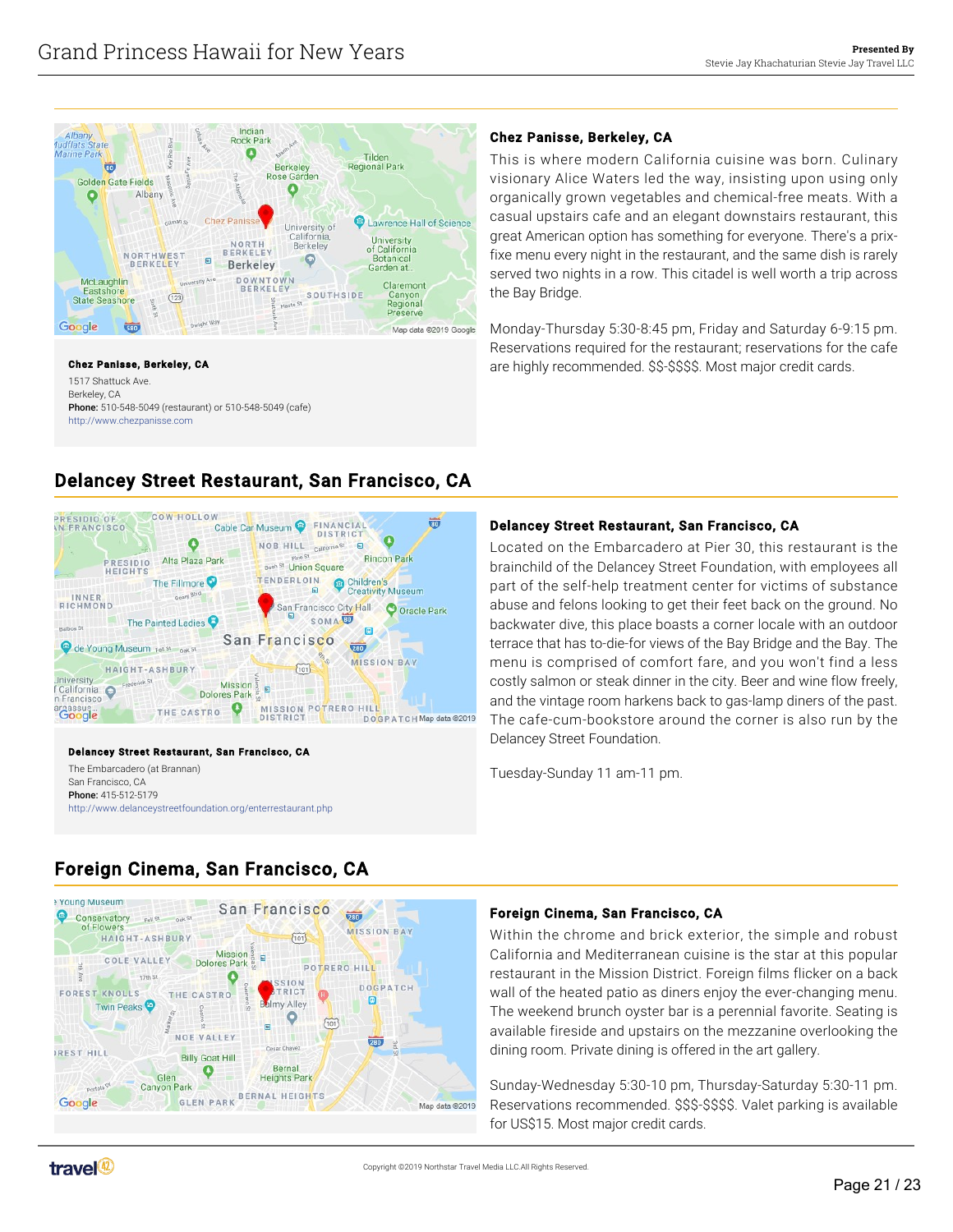Foreign Cinema, San Francisco, CA

2534 Mission St. (between 21st and 22nd streets) San Francisco, CA Phone: 415-648-7600 <http://www.foreigncinema.com>

# <span id="page-21-0"></span>Michael Mina, San Francisco, CA



#### Michael Mina, San Francisco, CA 252 California St. (between Front and Battery streets) San Francisco, CA Phone: 415-397-9222

<http://www.michaelmina.net>

# Michael Mina, San Francisco, CA

One of San Francisco's finest dining experiences—and that's a bold claim in a city boasting one of the country's greatest culinary scenes—Michael Mina is a one-of-a-kind experience. The presentation of each meticulously laid out dish—black trufflepoached halibut, garlic-thyme roasted lamb, lobster potpie and passion-fruit panna cotta—is simply divine. The chef's selections seven-course tasting menu is US\$170.

Monday-Thursday 11:30 am-9 pm, Friday 11:30 am-10 pm, Saturday 5:30-10 pm, Sunday 5:30-9 pm. Reservations recommended. \$\$\$\$. Most major credit cards.

# <span id="page-21-1"></span>The Beach Chalet, San Francisco, CA



#### The Beach Chalet, San Francisco, CA

1000 Great Highway (between Irving and Balboa streets, where Golden Gate Park reaches Ocean Beach) San Francisco, CA Phone: 415-386-8439 <http://www.beachchalet.com>

#### The Beach Chalet, San Francisco, CA

This is a great place to have a house-brewed ale as you watch the waves crashing on Ocean Beach. Even on sunny days, the beach is cool and windswept, with stinging sand—it's pleasant to sit, warm and protected, inside. It has a casual atmosphere and somewhat overpriced burgers and seafood, but hey, there *is* that killer view. Live music most evenings. The adjoining Park Chalet overlooks verdant Golden Gate Park and offers a similar, less costly American bistro menu of pizzas, soups and salads.

Monday-Thursday 11 am-9:30 pm, Friday 11 am-10 pm, Saturday 10 am-10 pm, Sunday 10 am-9:30 pm. \$\$. Most major credit cards.

# <span id="page-21-2"></span>Zuni Cafe, San Francisco, CA